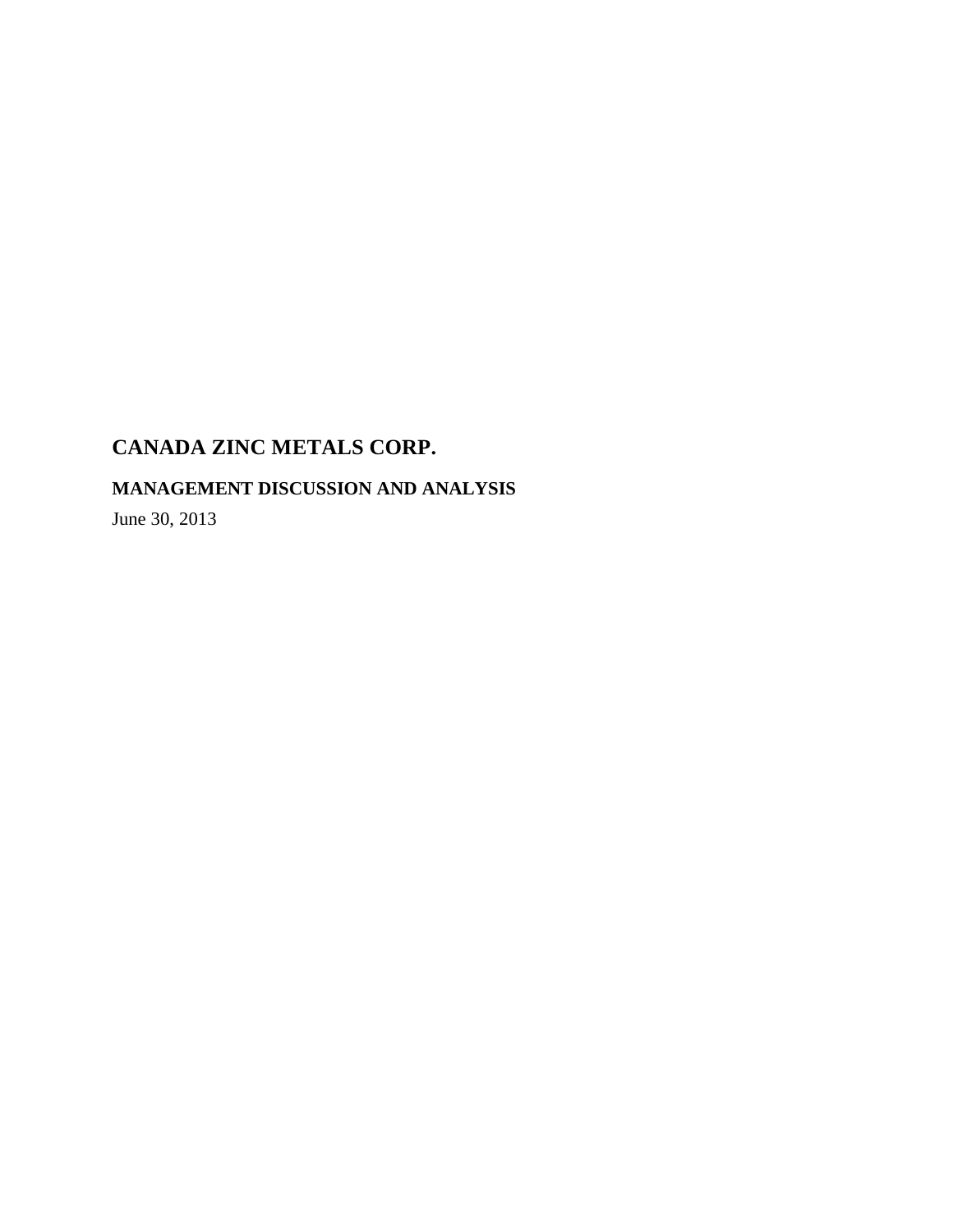Management Discussion and Analysis, page 1 June 30, 2013

### **1.1 Date**

This Management Discussion and Analysis ("MD&A") of Canada Zinc Metals Corp. ("Canada Zinc Metals" or the "Company") has been prepared by management as of October 24, 2013 and should be read in conjunction with the consolidated audited financial statements and related notes thereto of the Company for the years ended June 30, 2013 and 2012, which were prepared in accordance with International Financial Reporting Standards ("IFRS") as issued by the International Accounting Standards Board ("IASB") and International Financial Reporting Interpretations Committee ("IFRIC").

The Company is presently a "Venture Issuer", as defined in NI 51-102.

This MD&A may contain "forward-looking statements" which reflect the Company's current expectations regarding the future results of operations, performance and achievements of the issuer, including potential business or mineral property acquisitions and negotiation and closing of future financings. The issuer has tried, wherever possible, to identify these forward-looking statements by, among other things, using words such as "anticipate," "believe," "estimate," "expect" and similar expressions. The statements reflect the current beliefs of the management of the Company, and are based on currently available information. Accordingly, these statements are subject to known and unknown risks, uncertainties and other factors, which could cause the actual results, performance, or achievements of the Issuer to differ materially from those expressed in, or implied by, these statements.

The Company undertakes no obligation to publicly update or review the forward-looking statements whether as a result of new information, future events or otherwise.

Historical results of operations and trends that may be inferred from the following discussions and analysis may not necessarily indicate future results from operations.

### **1.2 Overall Performance**

The Company was incorporated under the laws of the Province of British Columbia on February 10, 1988. The Company operates in one business segment, that being the exploration and development of mineral properties in Canada.

As at the date hereof, the Company has mining interests in properties located in British Columbia.

The following is a summary of significant events during the year ended June 30, 2013 and to date:

- The Company completed a flow-through private placement of 7,500,000 units at a price of \$0.40 per unit for gross proceeds of \$3,000,000. Each unit consists of one flow-through common share and one-half share purchase warrant of the Company. Each whole warrant will entitle the holder to purchase one additional common share at a price of \$0.60 for a period of 18 months from closing. The proceeds were used for the 2013 exploration program of the Akie SEDEX zinc-lead property and to explore the Kechika Regional project.
- The Company entered into an option agreement (the "Agreement") with Teck Resources Limited ("Teck" TSX: TCK.B) that would see Teck acquire up to a 70% interest in the Pie, Cirque East and the Yuen properties. Additional highlights and details can be found in the section 1.10 below.
- In conjunction with the Agreement, the Company completed a private placement with Teck for 1,250,000 units of Canada Zinc Metals at a price per unit of \$0.40 per unit, resulting in a total subscription of \$500,000. Each unit consists of one common share and one share purchase warrant that will entitle Teck to purchase one additional common share of Canada Zinc Metals within 24 months at a price of \$0.40 per share.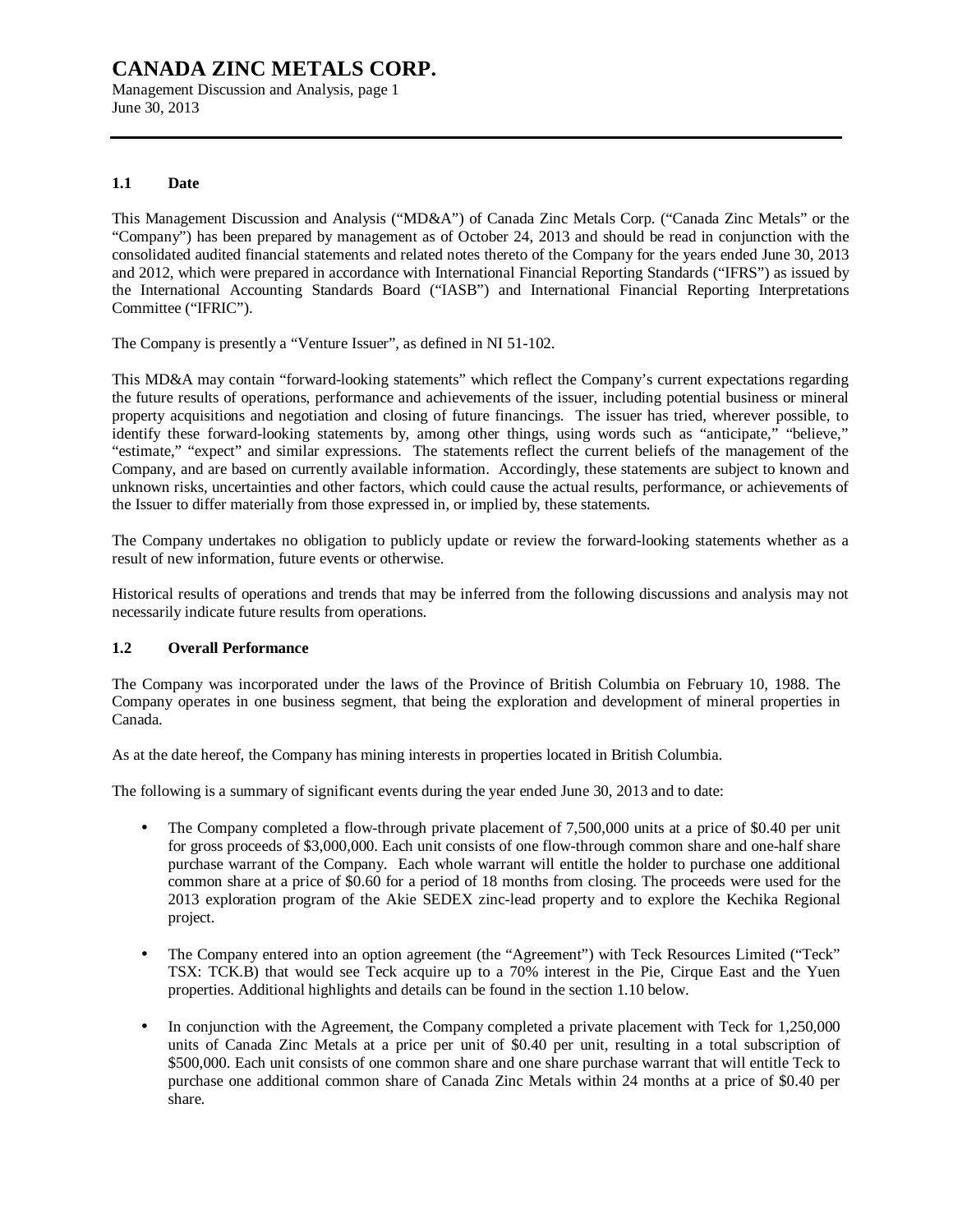# **CANADA ZINC METALS CORP.**  Management Discussion and Analysis, page 2 June 30, 2013

- The Company received multi-year exploration permits from the British Columbia Ministry of Energy, Mines and Natural Gas for the Yuen property and the North Kechika regional properties and date extensions for its existing multi-year permits for the Akie, Pie and Mt. Alcock properties.
- The Company received a 3-Year extension to its Akie Underground Exploration Permit to December, 2017. The original underground exploration permit had an expiry date of December 2014. The approval was received from the Permitting Division of the BC Ministry of Energy and Mines and will allow the Company time to execute the planned underground drill program over the next several years without the need for a permit revision or amendment.
- The Company formally signed a tripartite Exploration Cooperation and Benefit Agreement with the Kwadacha First Nation and the Tsay Keh Dene First Nation. The agreement covers all exploration and related activities on the Akie property which is a shared area within the respective traditional lands of the Tsay Keh Dene and Kwadacha First Nations, the two communities closest to the Akie property. The general purpose of the agreement is to enhance understanding and cooperation between the First Nations and the Company regarding the exploration programs and contribute to the programs' overall success. The agreement is also designed to mitigate any effects of the exploration programs on the traditional lands of the First Nations and foster a relationship based on mutual respect, trust, mutual benefit and certainty for all parties.
- The final hole of a planned 2013 nine-hole diamond drill program on the Akie property was recently completed on the SE Zone at its intended target depth. The drill program began with two holes on the West Akie GPS Zone; followed by one hole each on the North Lead and South Zinc Anomalies. Specific targets were tested on the Cardiac Creek deposit with a total of 2,350 metres drilled in four holes. Approximately 4,855 metres were drilled over 1,350 drill samples were collected including QA/QC samples.
- The Company completed a total of 1,526 line kilometres of airborne Versatile Time Domain EM (VTEM) geophysical survey over the Akie and the Kechika Regional properties in 2012. The survey was flown with a nominal line spacing of 200 metres and 100 metres over key areas of interest such as the Cardiac Creek deposit. The primary goal of the survey was to obtain lithological and structural information both near surface and at depth across the three properties, as well as define a geophysical response directly from the Cardiac Creek deposit. Additional highlights and details can be found in the "Airborne Geophysical Survey" section below.
- The Company followed up in 2013 with an additional 2,795 line kilometers of airborne Versatile Time Domain EM (VTEM) geophysical coverage. The 2013 survey was flown with a nominal 200 metre line spacing over the remaining core properties on the Company's Kechika Regional project. These properties include, from south to north, Cirque East, Yuen, Kwad, Weiss, Bear/Spa, Driftpile South, Saint and Thro.
- The Company completed hydrogeochemistry sampling programs in 2012 and 2013 on several properties including Akie, Pie, Mt. Alcock, Yuen, Weiss and Kwad. In total, over 285 samples were collected from primary, secondary and select tertiary creeks and streams and analyzed for sulphate and metal concentrations at Acme Analytical Labs Ltd. of Vancouver, British Columbia. Colourimetry was performed at Maxxam Analytical Labs in Burnaby, BC, Canada. Additional highlights and details can be found in the "Hydrogeochemistry" section below.
- Targeted ground exploration was completed in the 2013 season, including mapping, prospecting and the collection and analysis of over 2,400 soil samples. Geological mapping and prospecting was completed on several select targets on the Akie property; as well as several promising areas on the Weiss, Kwad and Mt. Alcock properties. A total of approximately 24  $km<sup>2</sup>$  of area has been systematically evaluated in the West GPS area and on the Eastern Akie panel. Soil samples were taken from four separate soil grids on the Akie property (covering an aggregate of  $24 \text{ km}^2$ ) and from two soil grids on the Mt. Alcock property (covering an aggregate of  $5 \text{ km}^2$ ).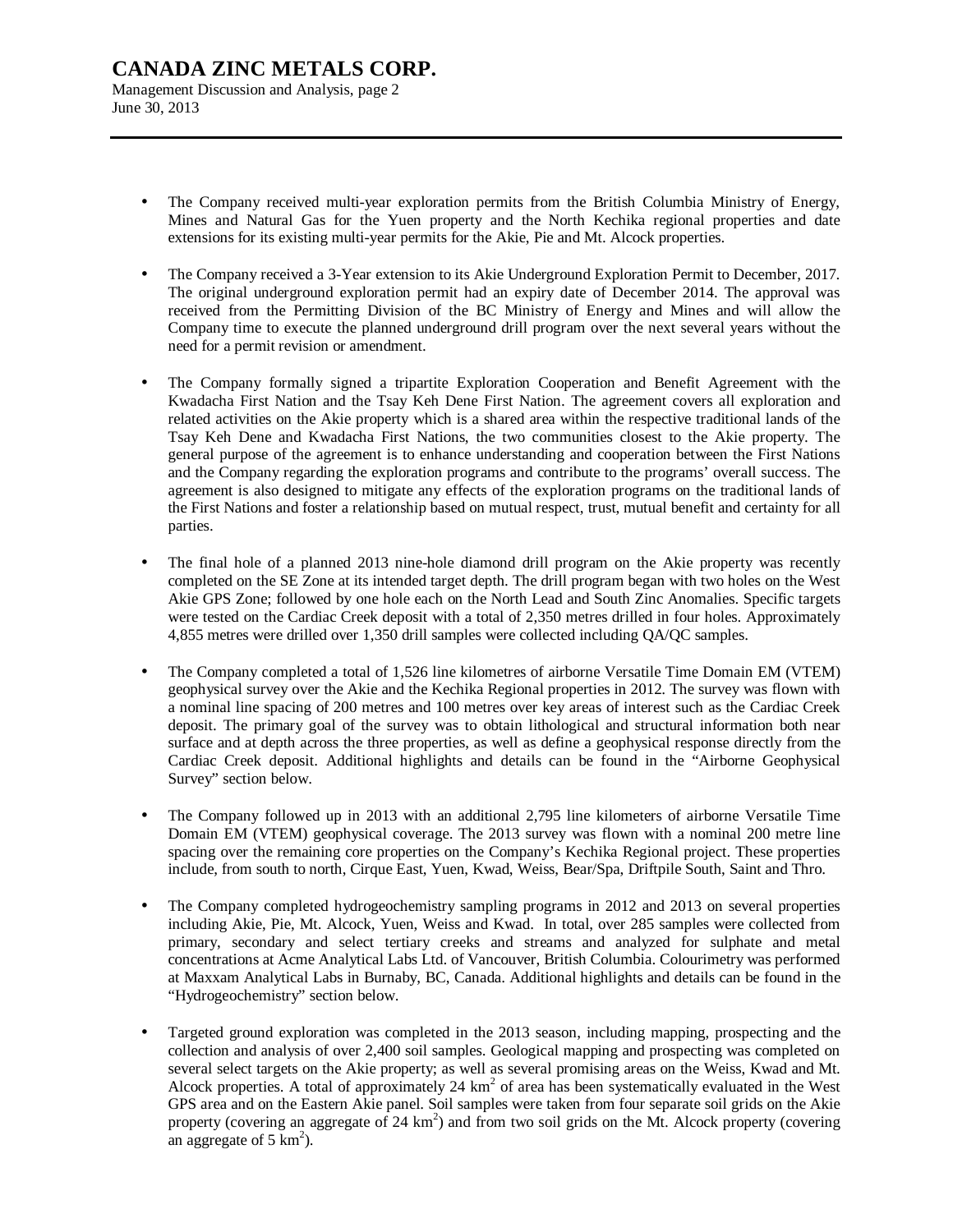Management Discussion and Analysis, page 3 June 30, 2013

- Prospecting and mapping discovered the Sitka showing, a vein or fault structure hosting massive barite and abundant coarse grained galena and sphalerite that measures at least 6.0 metres wide at surface. A secondary parallel structure is located 10 metres to the northeast and measures approximately 3.0 metres wide. The discovery of SEDEX style mineralization in this locale will provide impetus for more focused exploration on the largely under-explored eastern half of the Akie property. Results from mapping and surface channel sampling at Sitka are encouraging and the Company is assessing the significance of the data in a regional context to better define potential drill targets.
- Channel and grab sampling on and along-strike of the Sitka Showing has produced significant grade zinclead-silver-barite results indicative of a new SEDEX horizon on the eastern Akie panel. Significant channel assay results to-date from Sitka sampling include 5.1% Zn over 0.7 metres from Channel 1, 1.9% Zn over 0.8 metres from Channel 5, and 0.9% Zn, 1.6% Pb & 4014 ppb Ag over 2.4 metres from Channel 3. Grab samples taken along strike of the main showing returned high grade zinc-lead values including 43.55% Zn and 48.95% Pb.
- The Company completed a massive digital compilation program of recent and historical geological data gathered from public exploration assessment reports. The data is stored in a structured database format to be utilized in available GIS software packages. Assessment and targeting is currently underway.

### **Akie Property, Kechika Trough District, BC (zinc, lead, silver)**

The Company holds a 100% interest in the Akie Property, which is located approximately 260 kilometers northnorthwest of the town of Mackenzie in northeastern British Columbia.

The Akie zinc-lead-silver property is situated within the Kechika Trough, the southernmost extension of the regionally extensive Paleozoic Selwyn Basin, one of the most prolific sedimentary basins in the world for the occurrence of SEDEX zinc-lead-silver and stratiform barite deposits.

Drilling on the Akie property by Inmet Mining Corporation during the period 1994 to 1996 and by Canada Zinc Metals since 2005 has identified a significant body of zinc-lead-silver sedimentary exhalative (SEDEX) mineralization named the Cardiac Creek deposit. The deposit is hosted by variably siliceous, fine grained clastic rocks of the middle to late Devonian Gunsteel Formation, the same host formation for other known deposits in the district, including Teck Resources/Korea Zinc's Cirque deposit, located about 20 kilometres to the northwest.

### **2012 Updated Resource Calculation: Cardiac Creek Deposit**

In the spring of 2012, the Company re-engaged Rob Sim, P. Geo., to evaluate, calculate and produce an updated 43- 101 compliant resource for the Cardiac Creek deposit situated on the company's 100% owned Akie Property. Robert Sim is an independent consultant and served as the Qualified Person responsible for the preparation of the 2012 NI 43-101 Technical Report on the Akie Project and is responsible for the 2008 and 2012 mineral resource estimates for the Cardiac Creek deposit.

The technical report, entitled "NI 43-101 Technical Report Akie Zinc-Lead-Silver Project, British Columbia, Canada" and dated March 14, 2012, can be found on SEDAR [\(www.sedar.com\).](http://www.sedar.com)) The report updated the work done by the Company since May of 2008, the date of the previous 43-101 compliant resource calculation. The new resource builds on surface diamond drilling completed by the Company during the period mid-2008 to the end of 2011 and establishes the Cardiac Creek deposit as one of the premier undeveloped zinc-rich base metal projects in the world.

The mineral resource estimate presented in the report has been generated from drill hole sample assay results and the interpretation of a geologic model which relates to the spatial distribution of zinc, lead and silver. Interpolation characteristics have been defined based on the geology, drill hole spacing and geostatistical analysis of the data. The resources have been classified by their proximity to the sample locations and are reported, as required by NI 43-101, according to the CIM standards on Mineral Resources and Reserves. Extensive analysis of the drill sample database shows that it is sound and reliable for the purposes of resource estimation. The resource model has been developed in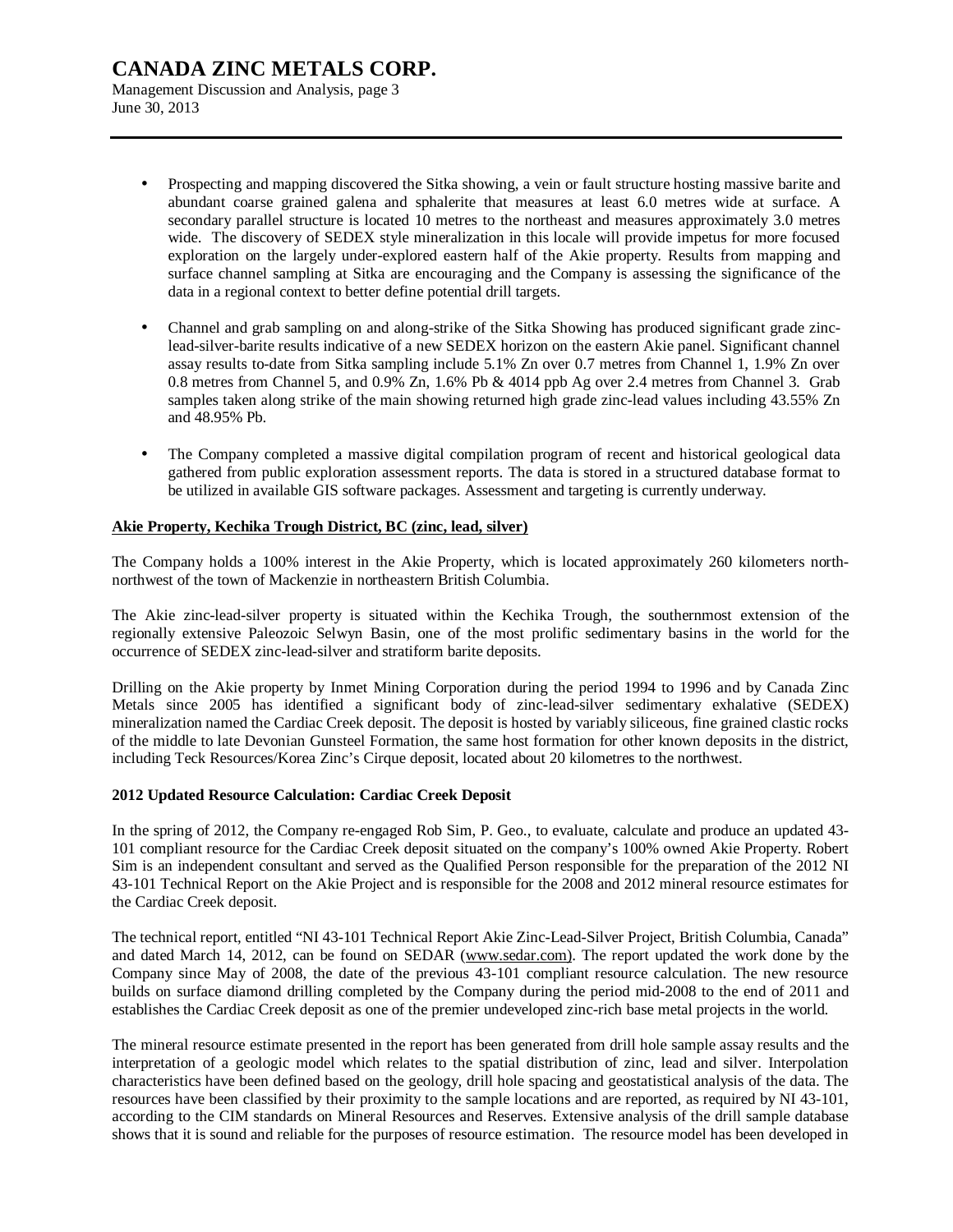Management Discussion and Analysis, page 4 June 30, 2013

accordance with accepted industry standards resulting in a mineral resource defined within the indicated and inferred categories.

The revised estimate consists of an indicated resource of 12.7 Mt grading 8.38% Zn, 1.68% Pb and 13.7g/t Ag, at a cut-off grade of 5% Zn; and an inferred resource of 16.3 Mt grading 7.38% Zn, 1.34% Pb and 11.6g/t Ag, at a cut-off grade of 5% Zn. Using this estimate, the deposit contains 2.4 billion pounds of zinc, 472 million pounds of lead and 5.6 million ounces of silver in the indicated category (at 5% Zn cut-off), and 2.6 billion pounds of zinc, 482 million pounds of lead and 6.1 million ounces of silver in the inferred category (at 5% Zn cut-off).

The calculated mineral resource estimate, at a series of industry-standard cut-off Zn grades, can be seen in the table below.

| <b>Cut-off Grade</b><br>$(Zn\% )$ | ktonnes | $\text{Zn}$ $\left(\frac{9}{6}\right)$ | Pb $(\%)$ | $Ag$ (gpt) | Combined $\mathbb{Z}n +$<br>Pb(%) |
|-----------------------------------|---------|----------------------------------------|-----------|------------|-----------------------------------|
|                                   |         | <b>Indicated</b>                       |           |            |                                   |
| $\overline{2}$                    | 20,088  | 6.59                                   | 1.31      | 11.2       | 7.90                              |
| 3                                 | 17,683  | 7.15                                   | 1.43      | 12.0       | 8.58                              |
| $\overline{4}$                    | 15,195  | 7.75                                   | 1.56      | 12.8       | 9.31                              |
| 5                                 | 12,731  | 8.38                                   | 1.68      | 13.7       | 10.06                             |
| 6                                 | 10,342  | 9.05                                   | 1.81      | 14.6       | 10.86                             |
| $\overline{7}$                    | 7.798   | 9.89                                   | 1.98      | 15.6       | 11.87                             |
|                                   |         | <b>Inferred</b>                        |           |            |                                   |
| $\overline{2}$                    | 48,102  | 4.62                                   | 0.83      | 8.1        | 5.63                              |
| 3                                 | 33,016  | 5.61                                   | 1.02      | 9.4        | 6.63                              |
| $\overline{4}$                    | 23,278  | 6.50                                   | 1.19      | 10.5       | 7.69                              |
| 5                                 | 16,287  | 7.38                                   | 1.34      | 11.6       | 8.72                              |
| 6                                 | 11,026  | 8.28                                   | 1.50      | 12.5       | 9.78                              |
| 7                                 | 7.092   | 9.29                                   | 1.67      | 13.7       | 10.96                             |

(1) "Base case" cut-off grade of 5% Zn highlighted in table

(2) Mineral resources are not mineral reserves as the economic viability has not been demonstrated

Highlighted in the table is the "base case" cut-off grade of 5% Zn for the sulphide resource, which is based on assumptions derived from operations with similar characteristics, scale and location. The report further states that the resource occurs as a relatively continuous zone which is favourable with respect to selectivity and other factors when considering mining options. This, when combined with the results of previous geological, metal zoning and structural investigations, and the results of drilling completed to date, suggests that the Cardiac Creek deposit has economic potential sufficient to warrant additional expenditures on exploration and development. The potentially economic portion of the deposit occurs over a known strike length of 1,300 metres, extends to at least 800 metres below surface and averages about 20 metres in thickness. The deposit currently remains "open" in all directions.

The report recommends an additional surface drill program of 8 holes (3,000 meters) to be completed to infill the current base case resource (>5% Zn) to approximately 100 metre intervals, allowing at least part of the present inferred resource to be elevated to the indicated category, and to provide more information on continuity of the Cardiac Creek zone mineralization which will be necessary in order to guide the planned underground exploration program. Continued metallurgical testing and environmental base line studies are also recommended.

Additional exploration drilling is recommended on the GPS showing and North Lead Anomaly targets present on the Akie property. These targets would involve approximately 2,000 metres of drilling in four drill holes.

The Company recently completed a nine-hole diamond drill program on the Akie property in 2013, as a follow-up to the report recommendations. The program began with two holes on the West Akie GPS Zone; followed by one hole each on the North Lead and South Zinc Anomalies. Specific targets were tested on the Cardiac Creek deposit with a total of 2,350 metres drilled in four holes. The final hole was completed on the SE Zone at its intended target depth.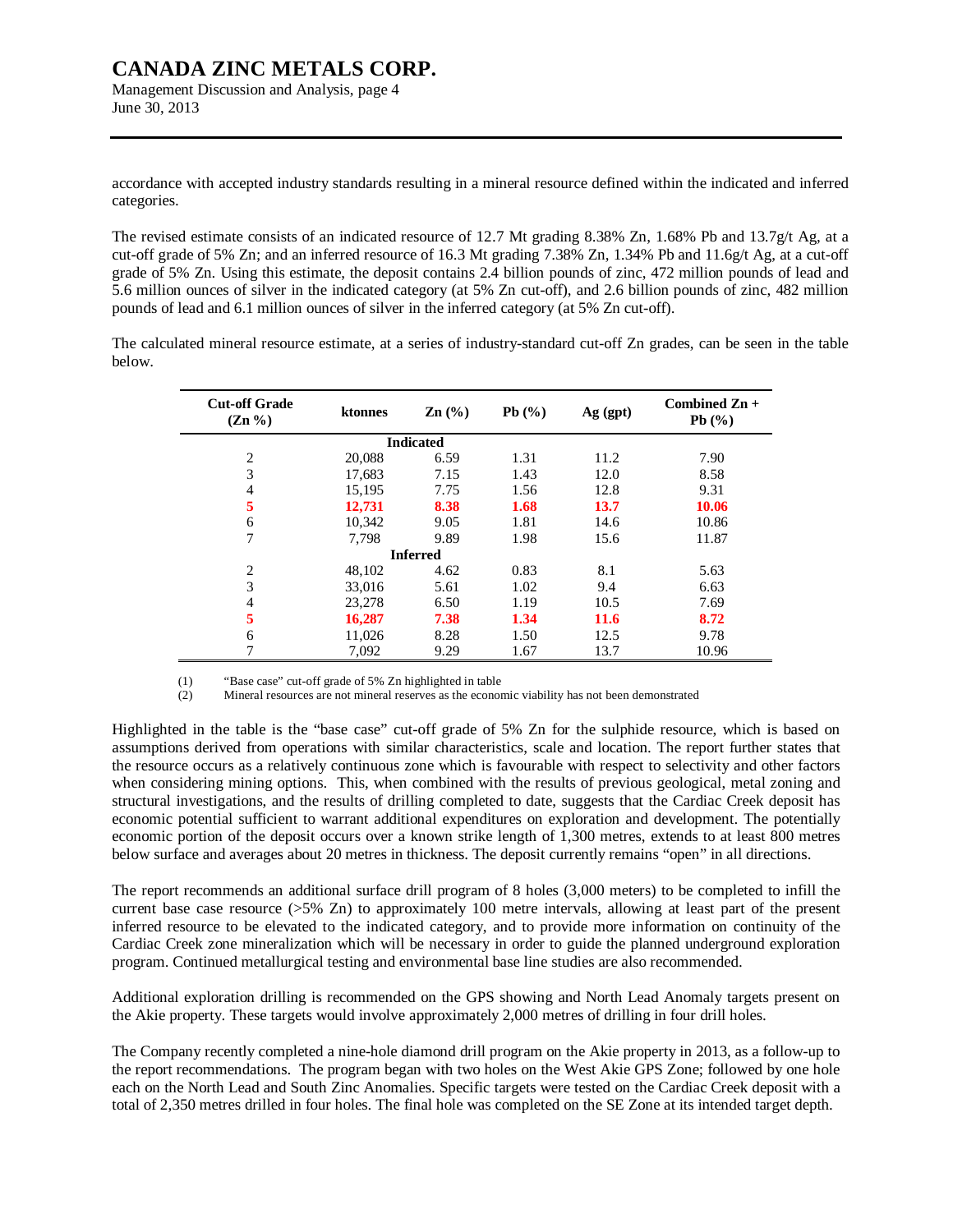Management Discussion and Analysis, page 5 June 30, 2013

Approximately 4,855 metres were drilled during the 2013 exploration season and over 1,350 drill samples were collected including QA/QC samples. The samples have been shipped to Acme Analytical Laboratories in Vancouver, BC, Canada and results are pending.

Further delineation and exploration drilling at the Cardiac Creek deposit is being considered using underground drilling stations located in the footwall of the deposit on the 950 metre elevation. All permitting and engineering designs are complete and in hand in order to commence the underground drill program.

#### *Akie Underground Development*

In August 2011, the Company received an underground drill permit from the BC government for the Akie project which will facilitate advanced exploration of the Cardiac Creek deposit. Underground drilling is essentially unaffected by weather and will allow year-round operations. Planned development will initially be confined in the footwall of the deposit. Additional development would allow for a bulk ore sample to be taken providing data for pilot plant test work and marketability studies.

The underground drill permit is valid for a period of three years and is the main provincial permit required to build the surface and underground infrastructure required for a comprehensive diamond drill definition program on the Cardiac Creek deposit. The permit was originally issued with a duration date to December 2014 but by application in 2013 the Company has extended the duration date to December 2017.

The planned program is comprised of a first phase of 1,600 metres of underground development followed by 16,000 metres of underground diamond drilling, designed to upgrade the current 43-101 compliant resource to the measured and indicated category. Drill core from underground will be used in a systematic metallurgical sampling program intended to ensure metallurgical sampling across the full spectrum of the deposit. Underground development will also provide important engineering and geotechnical data for a second phase of exploration drilling and bulk sampling, and for future mine design.

The 2011 surface construction program included stripping of the planned underground portal site, preparation of the portal pad, construction of the waste rock dump site, and upgrade of the existing lower access road. The Company anticipates resuming surface work construction with an aim to collaring the underground portal. The Company continues to examine tender bids and costs associated with underground development for exploration drilling. Engineering and environmental studies will continue.

### *Geochemical surveys*

To better define the South Zinc soil anomaly and evaluate the eastern half of the Akie property, an extensive soil sampling program was executed during the 2013 exploration program with over 1,000 samples being collected. The results of this program have clearly defined the boundaries of the South Zinc anomaly, a prominent Zn-Pb soil anomaly measuring 2.25 kilometres long and 600 metres wide. The South Zinc anomaly is located to the southeast of the Cardiac Creek deposit on the eastern side of Silver Creek. The north eastern corner of the anomaly was the target of drill hole A-13-103 (results pending).

Several significant new soil anomaly trends have been identified, including a prominent linear silver anomaly downslope of the newly discovered Sitka showing on the Silver Creek grid, and a large multi-element Pb-Ag-Zn-Tl anomaly on the West Akie Grid.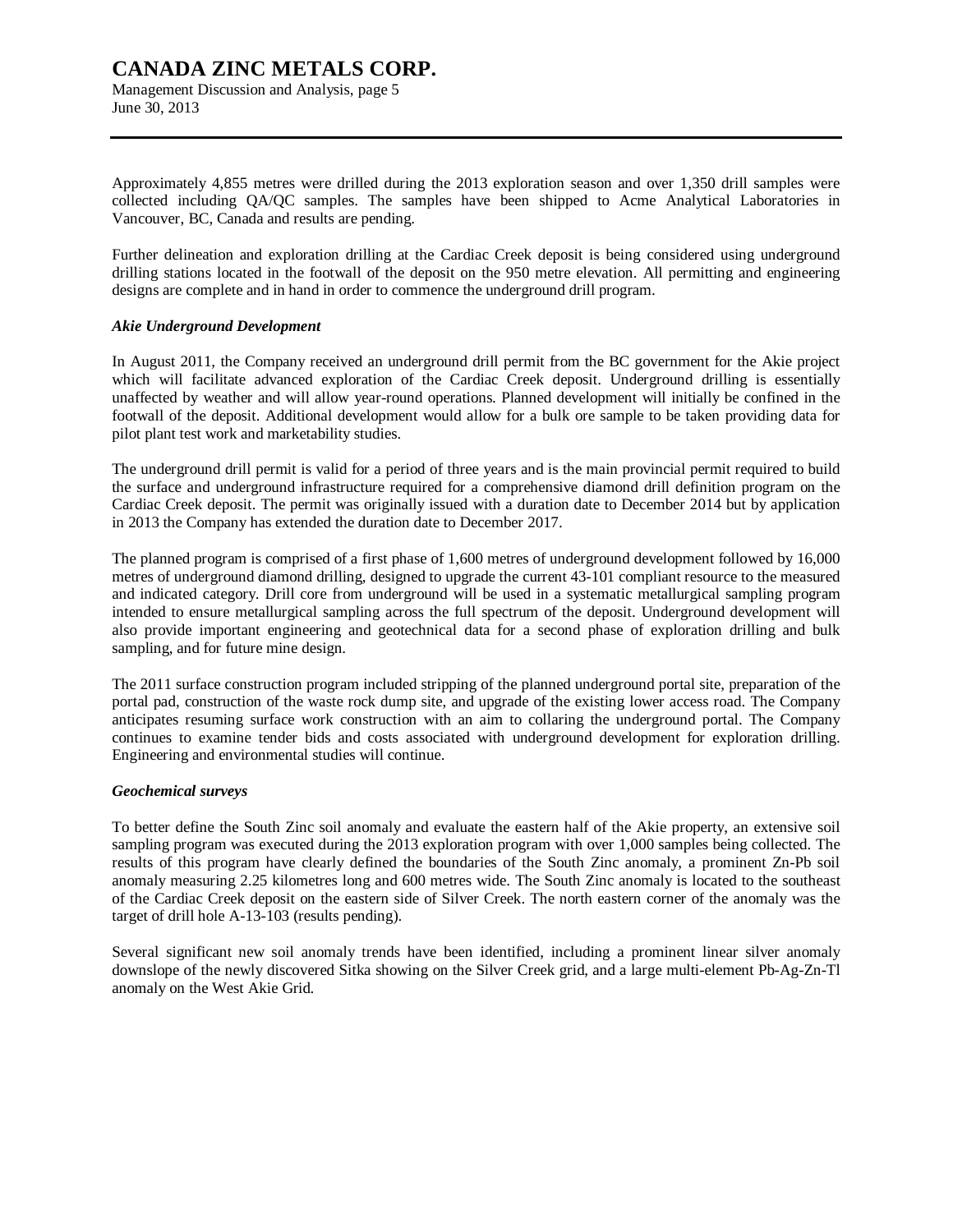Management Discussion and Analysis, page 6 June 30, 2013

Sitka Showing

Channel and grab sampling on and along-strike of the Sitka Showing has produced significant grade zinc-leadsilver-barite results indicative of a new SEDEX horizon on the eastern Akie panel. Significant channel assay results to-date from Sitka sampling include 5.1% Zn over 0.7 metres from Channel 1, 1.9% Zn over 0.8 metres from Channel 5, and 0.9% Zn, 1.6% Pb & 4014 ppb Ag over 2.4metres from Channel 3. Grab samples taken along strike of the main showing returned high grade zinc-lead values including 43.55% Zn and 48.95% Pb. The true width, strike extent and depth dimension of the Sitka showing is unknown due to poor exposure at the location.

The Sitka showing as discussed above is associated with a strong, NW-SE trending open-ended Ag soil anomaly with values consistently exceeding 5,000 ppb and ranging up to 15,765 ppb. This anomaly is situated just below the Gunsteel Formation shale to Silurian siltstone/Kwadacha limestone contact and occurs along a SW facing slope. The anomaly currently measures 1.4 kilometres long and 300 metres wide and appears to be associated with another anomalous Ag trend located 1 kilometre along strike to the southeast. These anomalies are also associated with anomalous values of Zn, Pb, Tl, and Ba. Additional soil sampling, prospecting and mapping will be required to fully evaluate the Sitka showing and the associated soil anomaly.

# **Kechika Regional Project**

In addition to the Akie property, the Company has 100% ownership of a large contiguous group of mineral claims that aggregate to a total of 10 properties that cover 68,000 hectares. The mineral claims stretch a distance of 140 km from the Pie property on the north boundary of the Akie property to the Thro property, near the northern reaches of the Gataga River. The properties cover the extent of the prospective Gunsteel Formation shale which is the known host of SEDEX mineralization in the Kechika Trough. The southernmost project boundary is located approximately 260 kilometers north-northwest of the town of Mackenzie. The Kechika project includes several properties with significant historical drill intercepts, including the Mt. Alcock property which has yielded a drill intercept of 8.8 metres grading 9.3% Zn+Pb, numerous zinc-lead-barite occurrences, and several regional base metal anomalies. Historical drilling on the Bear-Spa property returned several drill intercepts of +10 metres grading 2.53 to 2.96% combined  $Zn+Pb$  and up to 20.6 g/t Ag. There has been no modern follow-up exploration on many of these properties.

On May 15<sup>th</sup>, 2012 the Company announced it had received a NI 43-101 compliant Technical Report entitled "NI 43-101 Technical Report on the Pie Property", dated May 4, 2012 and authored by Tanya Strate, P.Geol., an independent qualified person for the purposes of NI 43-101. The Technical Report highlights the SEDEX Zn-Pb-Ag prospectivity of the property, documents the results of field work completed on the property in 2011, and makes recommendations for further work, including drill testing of several Zn-Pb-Ag mineralization targets. The technical report can be found on SEDAR ([www.sedar.com\).](http://www.sedar.com))

On June 15<sup>th</sup>, 2012 the Company took receipt of a NI 43-101 compliant technical report entitled "NI 43-101" Technical Report on the Mt Alcock Property" dated May 31, 2012 and authored by Tanya Strate, P.Geol., an independent qualified person for the purposes of NI 43-101. Please refer to SEDAR ([www.sedar.com\)](http://www.sedar.com)) to review the report. The Technical Report highlights the history of previous exploration on the property since the 1970's and identifies the prospectivity to host SEDEX Zn-Pb-Ag mineralization. The report documents the results of assessment work completed on the property in 2011, and makes recommendations for further work, including drill testing of the Main barite zone previously drill tested in 1989 and 1990. The property hosts several large soil geochemical anomalies that have never been drill tested and other Zn-Pb-Ag mineralization targets.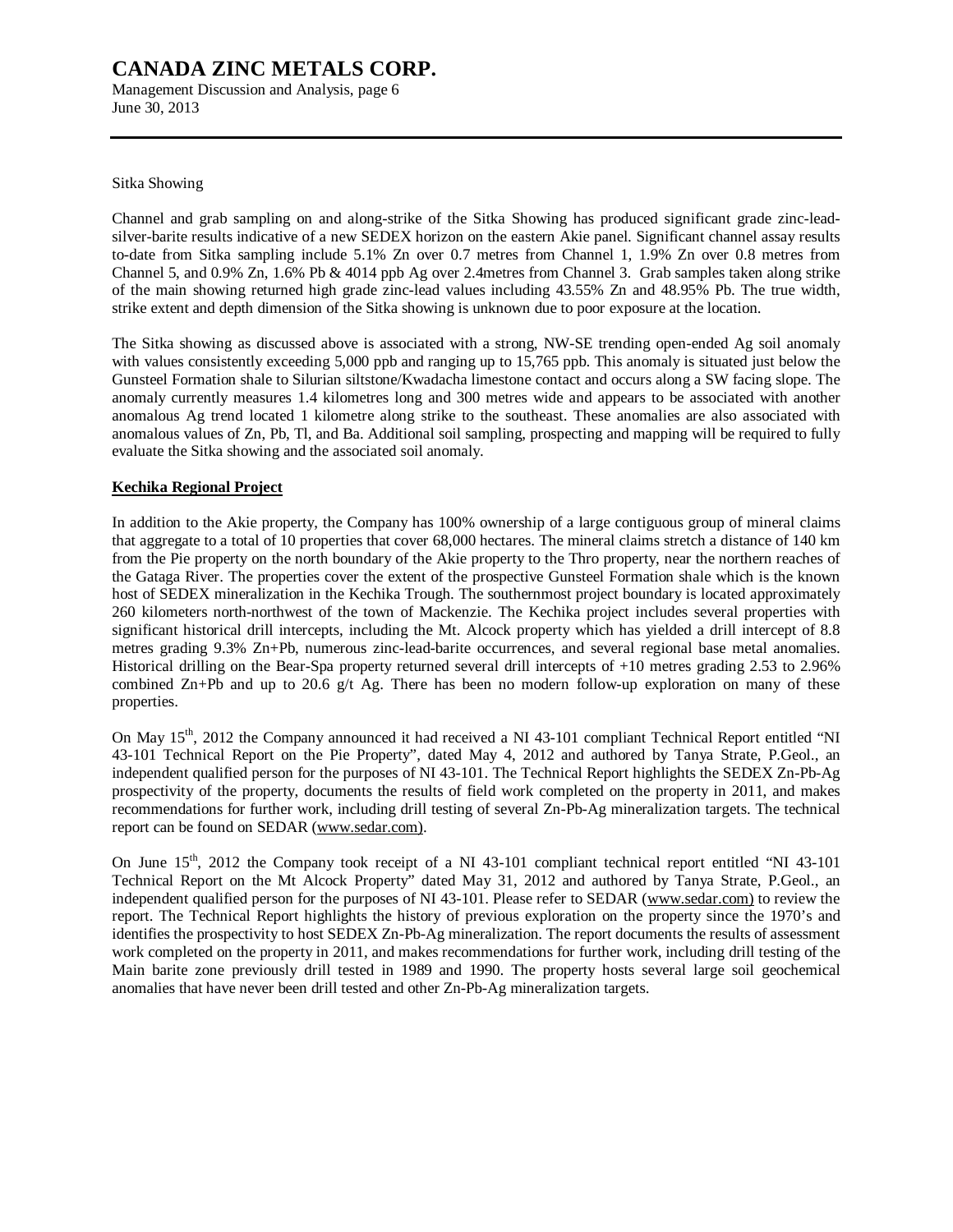Management Discussion and Analysis, page 7 June 30, 2013

#### **Regional Exploration Program**

Regional exploration in 2012 was focused on several properties in the southern Kechika Trough including Akie, Pie, Yuen and Mt. Alcock. Exploration activities consisted of an airborne geophysical survey flown over Akie, Pie and Mt. Alcock and an extensive hydrogeochemistry survey involving water sampling of primary and secondary drainages across several properties. These programs are briefly described below.

#### **Airborne Geophysical Survey**

In August 2012, the Company engaged Geotech Ltd. Of Aurora, Ontario to complete a large-scale, 1,526 line kilometre airborne Versatile Time Domain EM (VTEM) geophysical survey over the Akie, Pie and Mt. Alcock properties. This is the first modern airborne geophysical survey undertaken on the Company's mineral tenures.

The survey had a nominal line spacing of 200 metres but was tightened to 100 metre spacing over key areas of interest such as the Cardiac Creek deposit. The primary goal of the survey was to obtain lithological and structural information near surface and at depth across the three properties, as well as define a geophysical response directly from the Cardiac Creek deposit.

Preliminary interpretative results generated from the VTEM data indicate an excellent correlation between the known geological and structural data and the EM conductivity response generated from the survey. The Devonian Gunsteel Formation black shale, known host to the mineralized occurrences in the belt, is easily identified as a conductive trend and can be traced across the Akie and Pie properties. Additionally, the interpreted western thrust panel of rocks, which have been tentatively assigned to the Gunsteel Formation, and which hosts the GPS barite showing, has a similar conductive trend and was also traceable across the two properties. Other key lithological units such as the Kechika Group siltstone and limestone of the Kwadacha Reef are also discernible by variation in conductivity and resistivity.

The results also defined the western panel of Gunsteel Formation shale and associated rocks on the Mt. Alcock property and suggest an increased level of structural complexity compared to the existing mapping. A prominent EM lineation is present along strike to the southeast of the Main Barite showing. Historical drilling on the Main Barite showing intersected 8.8 metres grading 9.3 % combined Zn+Pb and 1.2 opt Ag in drill hole 89-3 and 10.5 metres grading 6.8 % combined Zn+Pb and 0.7 opt Ag in drill hole 89-9. This EM lineation is situated outside of any historical surface work and remains untested and is a high priority target for follow-up work.

To provide a detailed analysis of the VTEM results the company engaged Condor Consulting Inc. of Littleton, Colorado who are recognized experts in the field of airborne electromagnetics. The goal of this work was to utilise existing geological, geophysical, drilling and 3D modeling data and assess the VTEM results from the three properties, with a particular focus on the geophysical response garnered from the Cardiac Creek deposit as well as other mineralized occurrences in an attempt to define a deposit or mineralized signature. These results were used to generate, define and rank electromagnetic targets on the three properties for follow up ground work. In addition, the analysis was used to better define and delineate both lithological and structural contacts, particularly in regions where outcrop exposure is limited or not present due to vegetation.

Condor completed a number of processing steps to evaluate the data, including layered-earth, time constant and depth imaging. The result of this detailed analysis has shown that areas of known mineralization such as Cardiac Creek and Mt. Alcock are located along conductive trends and exhibit elevated conductivity and depressed magnetic signatures. Three profiles across the Cardiac Creek deposit show a strong conductor ranging from the surface to about 300 m depth which is about the depth limit that the VTEM survey data can be resolved with confidence.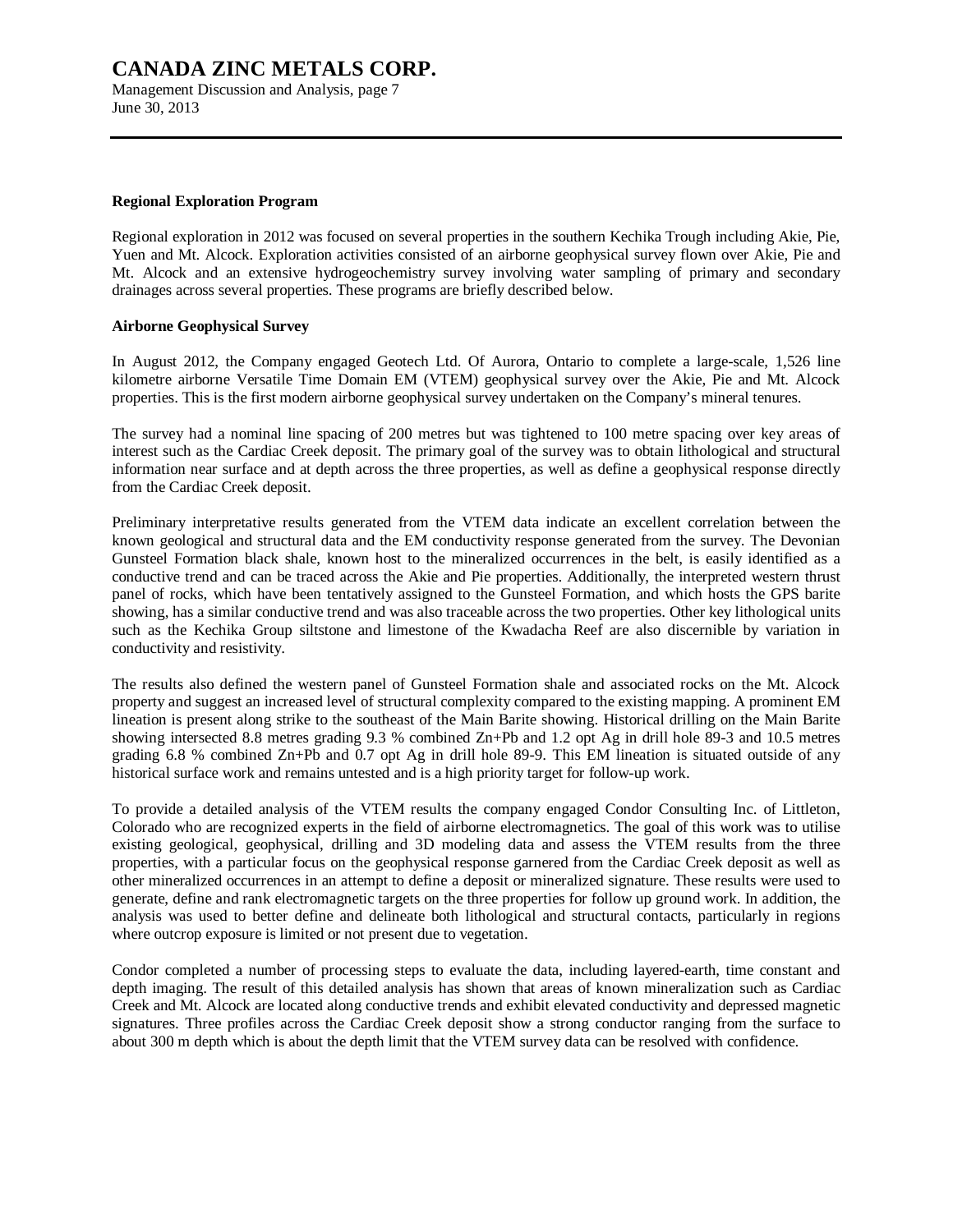Management Discussion and Analysis, page 8 June 30, 2013

Despite the strong conductor seen at Cardiac Creek, it is not unique and is only a small portion of a larger conductive lineation seen through the VTEM survey block. Plan view images indicate the conductivity along the Cardiac Creek deposit is slightly lower than along the same conductor just north and south of the deposit. The decreased magnetic signature observed around the Cardiac Creek deposit is likely due to magnetite destruction caused by hydrothermal fluids proximal to a source vent. Condor believes that the magnetic lows coincident with elevated conductivity are a significant geophysical signature that may accompany proximal mineralization and can be used as an exploration vector toward finding new zones.

The detailed analysis also generated a series of 25 Target Zones (TZ) on all three properties. The target zones are groupings of conductors (either discrete conductor picks or wide features from depth imaging) that are prioritized based on the degree of correlation of the observed response with the defined target model. The target zones have been referenced against the known geological, structural and drill data.

Several target zones are located along strike of known mineralization, including both north and south of Cardiac Creek. The largest and strongest target zone identified in the survey is east of Cardiac Creek on an eastern panel of Gunsteel Formation that has seen only limited historical soil sampling on reconnaissance line spacing. TZ-17 is a long conductor, possibly positioned along a fold axis, which appears to be dipping east. As with Cardiac Creek, this target has a highly conductive response as part of its geophysical signature.

Another target zone east of Cardiac Creek is coincident with a very large and strong historical zinc-in-soil anomaly (South Zinc Anomaly) that remains largely untested by systematic exploration. Additional targets are present on the eastern side of Silver Creek, located opposite to the Cardiac Creek deposit, and within the prospective Gunsteel Formation. The eastern side of Silver Creek has seen only limited exploration including soil sampling that defined the South Zinc anomaly in 1996. This region was also highlighted in the 2012 hydrogeochemistry sampling program and will continue to be assessed for the upcoming 2013 exploration program.

Several target zones are located in the vicinity of the GPS Zone where a single drill hole was attempted in 2011 to test surface mineralization at depth, but failed to reach the target depth due to poor near-surface ground conditions. This location remains a high priority drill target and will be retested from a new location.

Targets were identified on the Mt. Alcock property located northwest of the Main Zone in rocks interpreted to be Road River Group but which will now be reassessed due to the similar EM conductivity pattern known from the Gunsteel Formation. These targets will be followed up in the field to determine the host lithologies and the possibility of a potential thrust repeat of the Gunsteel Formation shale. Several targets were also identified on the Pie property, most notably on the West Pie target area within the interpreted Gunsteel Formation shale. These targets will be assessed in upcoming field seasons.

The report and ranked EM targets defined by Condor Consulting will continue to be reviewed and assessed in conjunction with the digital GIS compilation recently completed on all three properties. It is expected that this work will refine the targets to produce high priority field targets for upcoming field seasons. Although target zones can be selected from the VTEM data, it is important that they be further investigated with ground geophysics or geochemistry before drilling.

In 2013, the Company completed the airborne survey over the remainder of the Kechika Regional properties using Geotech Ltd.'s VTEM system. The primary goal of the survey was to obtain lithological and structural information near surface and at depth across the properties, as well as define geophysical responses for Gunsteel shale stratigraphy. A total of 2,795 line kilometres were flown. The final dataset has now been received and is currently being reviewed. An interpretative report is planned for completion in late fall.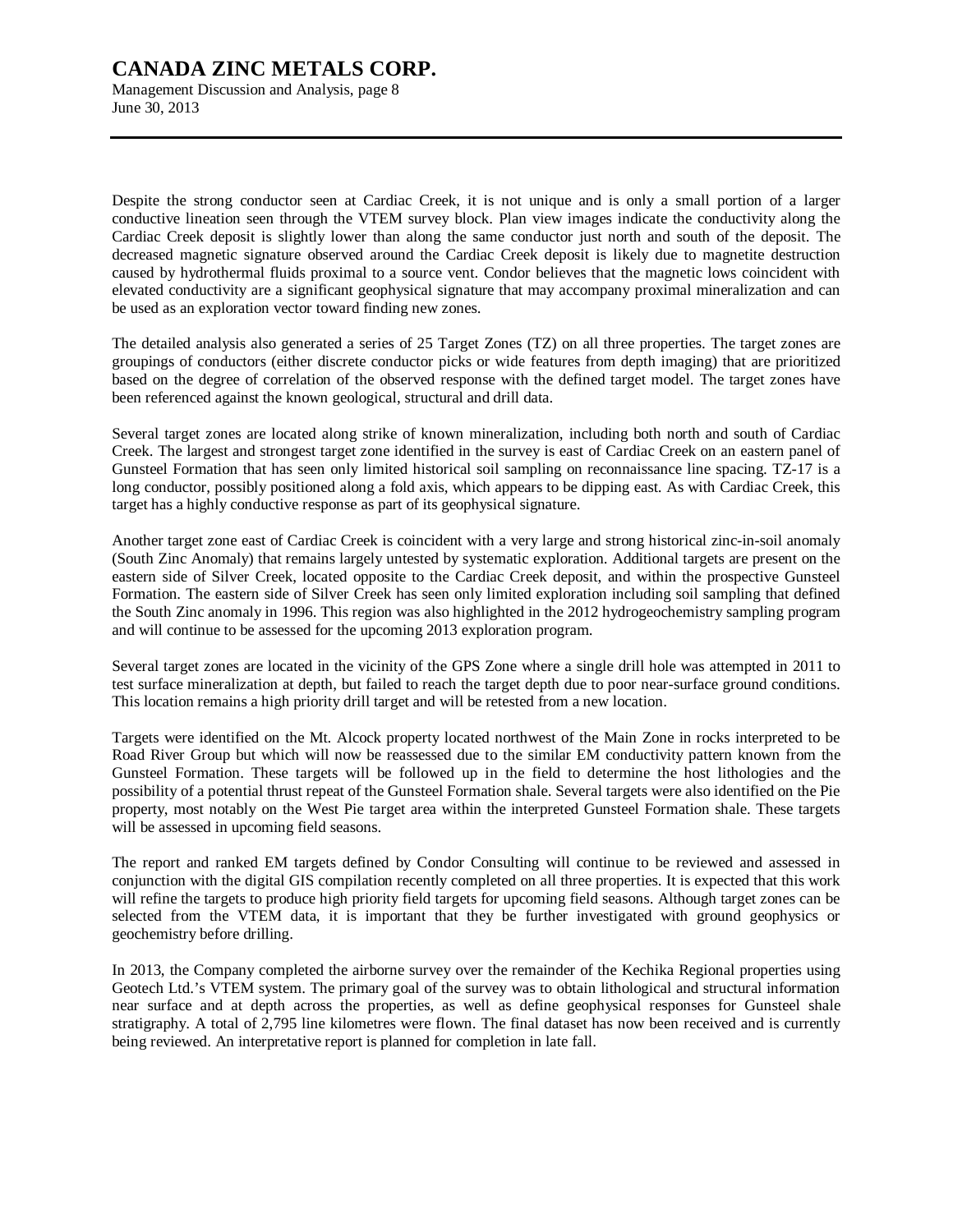Management Discussion and Analysis, page 9 June 30, 2013

#### **Hydrogeochemistry**

Following up on the results of the 2011 baseline hydrogeochemistry, over 100 water samples were collected in 2012 from primary and secondary drainages on the Akie, Pie, Yuen, and Mt. Alcock properties. For due diligence purposes, additional samples were taken downstream of the GPS showing confirming its anomalous nature. The initial field results identified several areas considered to be anomalous in sulphate concentrations. These included North Pie, West Pie, and drainages from the Mt. Alcock property. The analytical results are summarised below.

#### *Akie Property*

Sampling on the Akie property focused on testing creeks that drain an area underlain by Gunsteel Formation shale as well as the geology on the eastern side of the Silver Creek. Additional samples were taken in the immediate vicinity of the GPS barite showing along the western edges of the Akie property which returned anomalous values in Pb and Zn and other pathfinder elements. A drill hole to test the GPS showing was started in late 2011 but stopped short of its intended depth due to challenging ground conditions. The GPS showing remains a high priority drill target that is located along strike from the Cirque deposit.

Silver Creek has a distinct anomalous Zn signature, with localized increases in Pb, extending from the Central Pie area down to the confluence with the Akie River. This is attributed to the large number of creeks and streams draining known Gunsteel Formation shale to the west where drilling has defined the Cardiac Creek mineralized horizon in 79 drill holes. Of considerable interest are anomalous Zn values originating from the underexplored eastern side of Silver Creek that will require further detailed field evaluation as a potential target for hosting additional Zn-Pb-Ag mineralization. The sampling downstream of the Cardiac Creek deposit has identified a number of key elements that can be used as a geochemical signature to guide future sampling programs on the Company's properties.

### *Pie Property*

Sampling on the Pie property focused on the primary, secondary and select tertiary creeks draining from the West Pie target area and the Central Pie panel of Gunsteel Formation shale. Historical drilling was centered on the Main Pie showing and on a trend towards the southeastern edge of the property. The northern end of the Central Pie area produced a distinct anomalous signature with extremely high concentration of sulphate and high conductivity readings. Additionally, this area is anomalous in Zn, Pb and other key elements. Of particular interest, barite float was found within the creeks and iron seeps were observed within tertiary creeks draining from the Gunsteel Formation shale nearby. Field measurements from follow up sampling in the area continued to record highly anomalous sulphate values and conductivity readings. This area remains untested by drilling and warrants follow up work including detailed mapping of the Gunsteel Formation shale and sampling of the iron seeps.

The West Pie target area returned moderate to anomalous values of sulphate and conductivity measurements and moderate to anomalous values of certain key pathfinder elements towards the center of the area within the interpreted Gunsteel Formation shales.

### *Mt. Alcock Property*

Sampling on the Mt. Alcock property focused on primary and secondary creeks draining from the Main Zone showing where the historical drilling defined a body of Zn-Pb-Ag-Ba mineralization, and the eastern panel of Gunsteel Formation shale which is known to host several nodular barite showings and iron seeps. Sampling from the eastern panel of Gunsteel Formation shale returned anomalous values of Zn and moderate to elevated values of pathfinder elements. In an attempt to obtain background values for sulphate several samples were taken immediately to the east from creeks draining geology interpreted to be from the Road River Group of rocks that typically underlie the Gunsteel Formation shale. However these creeks unexpectedly returned anomalous concentrations in sulphate. Follow up sampling in these drainages continued to demonstrate anomalous sulphate and Zn values and will require follow up work to reassess the geology and determine the possible source(s) of this anomalism.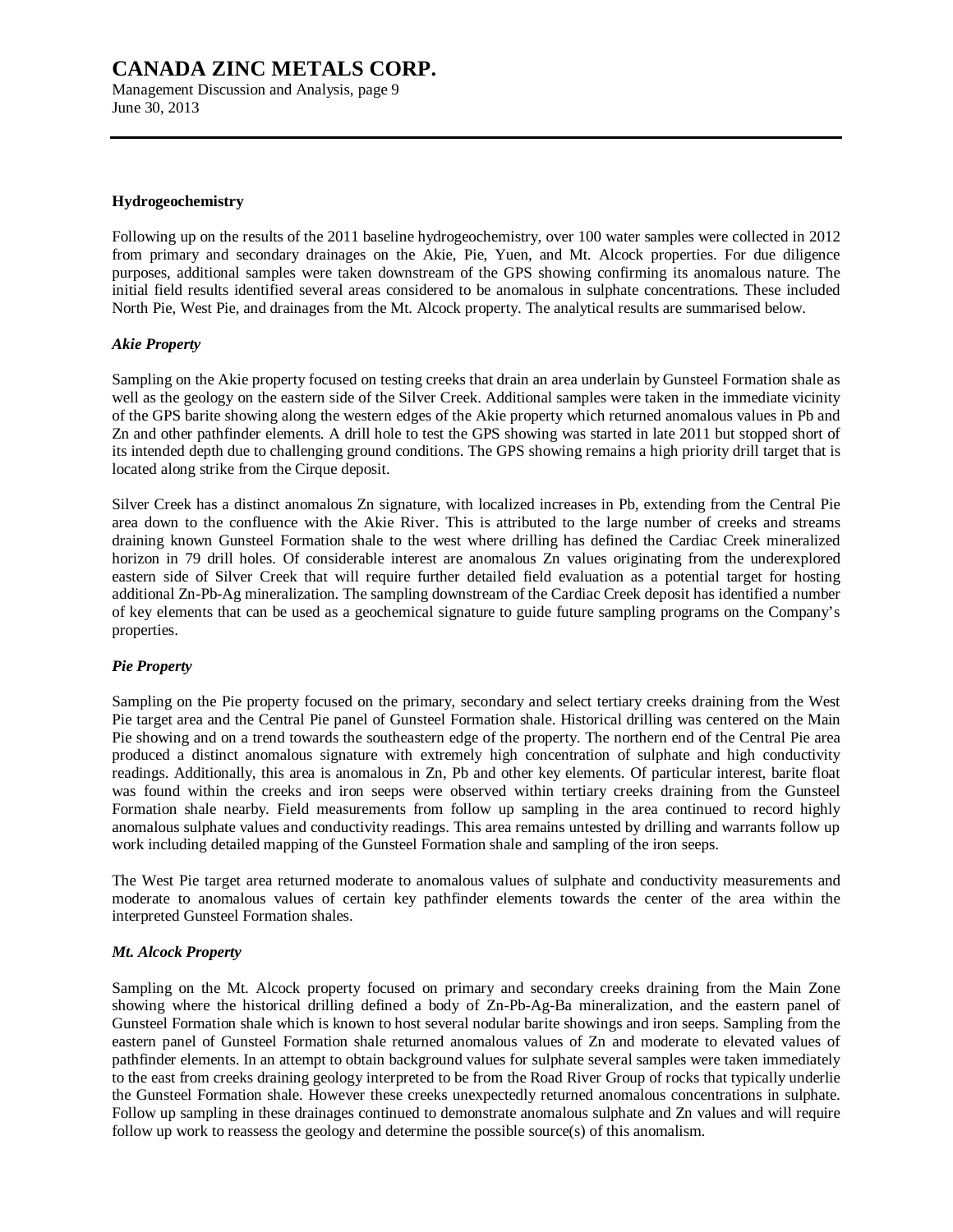Management Discussion and Analysis, page 10 June 30, 2013

Limited historical drilling on the Main Zone showing in 1989 intersected 8.8 metres grading 9.3 % combined Zn+Pb and 1.2 opt Ag in drill hole 89-3. Drill hole 89-9 returned the widest intercept, with 10.5 metres grading 6.8 % combined Zn+Pb and 0.7 opt Ag. This area is a high priority target for follow-up.

The hydrogeochemistry was continued in 2013 on the underexplored area northwest of the Mt. Alcock property including the Weiss and the Kwad properties. Nearly 200 samples were collected from selected primary, secondary and tertiary streams. Colourimetry and trace metal analysis are pending from Acme Analytical Labs of Vancouver, BC. Initial results from field testing have identified several prominent anomalous trends from the Kwad and Weiss properties.

Future sampling programs will focus on tertiary drainages in order to pinpoint the source of the sulphate and elemental anomalies, and the presence of possible Zn- Pb-Ag mineralization.

#### **Digital Compilation Program**

In November, 2012, the Company initiated a massive digital compilation program incorporating recent and historical geological data gathered from public exploration assessment reports that represent over 35 years of mineral exploration conducted in the Kechika Trough. The compiled information is stored in a structured database format that can be imported into a number of commonly used GIS and mine software programs. The digital information represents both broad and detailed scale data and includes drilling, geological, geochemical and geophysical data.

The initial phase of work is now complete for the Company's flagship Akie property and key Kechika Regional properties. The historical data has been merged with the Company's recent exploration data to form a comprehensive digital record unavailable to historical workers. The regional properties from south to north include: Pie, Cirque East, Yuen, Mt. Alcock, Kwad, Weiss, Bear/Spa, Driftpile South, Saint and Thro. The second phase of the program will incorporate data from properties adjacent to the Company's claims as well as other data sets including additional assessment reports, government data from both the British Columbia Geological Survey and the Geological Survey of Canada, and historical internal reports obtained by the Company.

Currently, the database exceeds 155 GB in size and includes over 1,250 rock samples, 1,775 silt samples, 24,000 soil samples, and 13,875 metres of drilling, in addition to data from the Akie property.

Advanced targeting utilizing the compiled information is underway and will be implemented in future exploration and drilling programs on the Company's properties.

### **Permitting**

The Company has received two drill permits, one each for Yuen and North Kechika, and three date extensions to the Akie, Pie and Mt. Alcock drill permits, as well as approval to construct a new drill camp on the Mt. Alcock property. These permits will now enable the Company to establish long term exploration goals and carry them out in a time effective manner without having to re-apply or renew existing permits on an annual basis. Collectively, the permits and amendments provide multi-year approval for drill programs on 5 properties and logistical support to follow-up geological and geochemical surveys on intervening properties not yet slated for drilling.

The Company received a 3-Year extension to its Akie Underground Exploration Permit to December, 2017. The original underground exploration permit had an expiry date of December 2014. The approval was received from the Permitting Division of the BC Ministry of Energy and Mines and will allow the Company time to execute the planned underground drill program over the next several years without the need for a permit revision or amendment.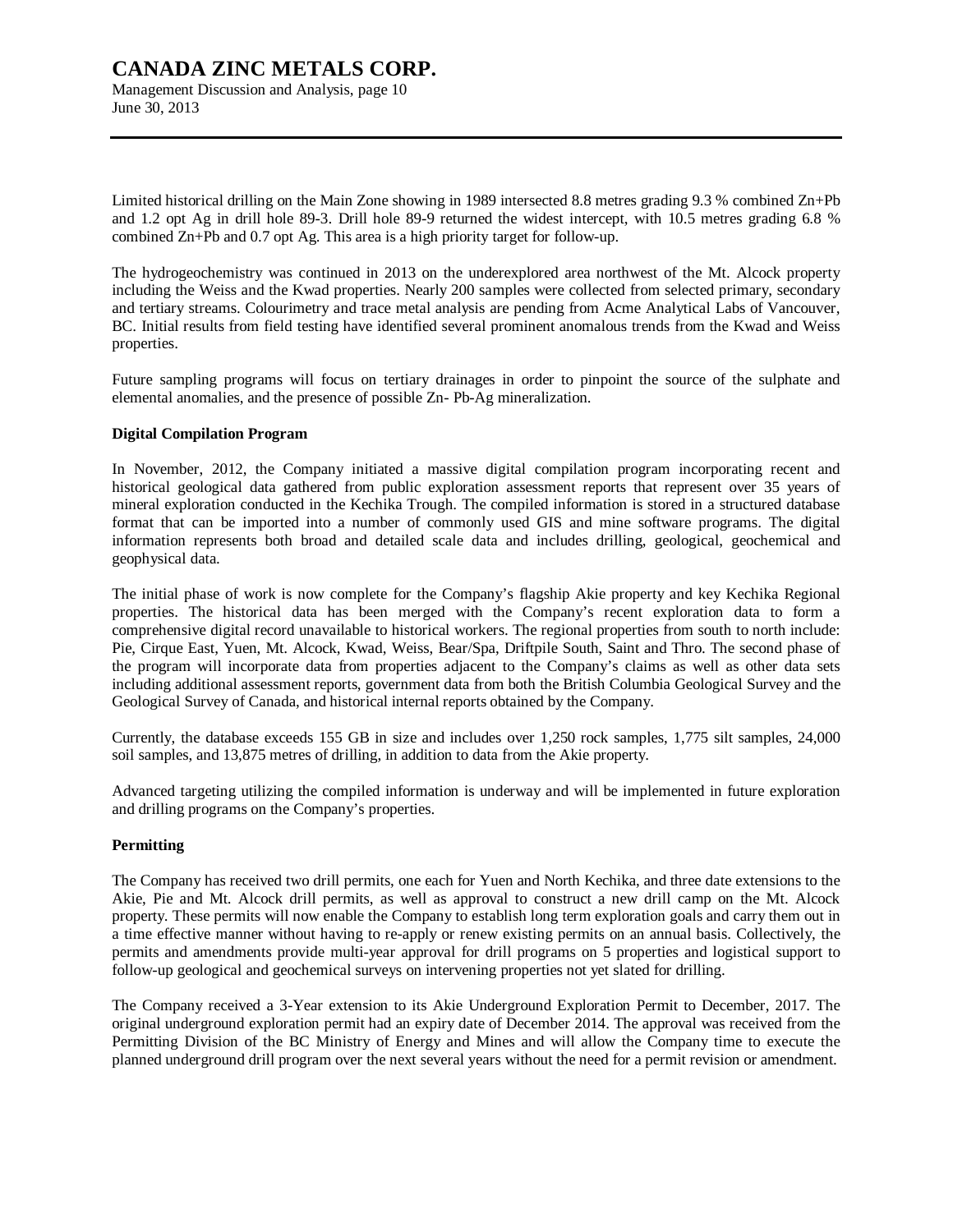Management Discussion and Analysis, page 11 June 30, 2013

# **Summary of exploration expenditures incurred on various properties:**

|                                                                         | <b>Akie Property</b> | <b>Kechika Regional</b> | <b>Total</b>              |
|-------------------------------------------------------------------------|----------------------|-------------------------|---------------------------|
| <b>Acquisition Costs:</b><br>Balance, June 30, 2011<br><b>Additions</b> | \$<br>24,175,329     | \$<br>328,780<br>1,563  | \$<br>24,504,109<br>1,563 |
|                                                                         |                      | 330,343                 |                           |
| Balance, June 30, 2012<br><b>Additions</b>                              | 24,175,329           | 91                      | 24,505,672<br>91          |
| <b>Balance, June 30, 2013</b>                                           | \$<br>24,175,329     | \$<br>330,434           | \$<br>24,505,763          |
| Deferred exploration costs:                                             |                      |                         |                           |
| Balance, June 30, 2011                                                  | \$<br>30,652,160     | \$<br>2,539,748         | \$<br>33,191,908          |
| Surface drilling program:                                               |                      |                         |                           |
| Camp equipment, amortization                                            | 70,517               |                         | 70,517                    |
| Camp operating                                                          | 78,207               | 59,217                  | 137,424                   |
| <b>Drilling</b>                                                         | 1,624,839            | 169,309                 | 1,794,148                 |
| Geology                                                                 | 198,476              | 281,013                 | 479,489                   |
| Total surface drilling                                                  | 1,972,039            | 509,539                 | 2,481,578                 |
|                                                                         |                      |                         |                           |
| Underground development:                                                |                      |                         |                           |
| Engineering                                                             | 187,777              |                         | 187,777                   |
| Trail construction                                                      | 1,705,263            |                         | 1,705,263                 |
| Total underground development                                           | 1,893,040            |                         | 1,893,040                 |
| Geotechnical program                                                    | 19,550               |                         | 19,550                    |
| Community consultations                                                 | 91,745               |                         | 91,745                    |
| Environmental studies                                                   | 340,589              |                         | 340,589                   |
| Project assessment                                                      | 32,224               |                         | 32,224                    |
| Metallurgical analysis                                                  | 6,854                |                         | 6,854                     |
| Less:                                                                   |                      |                         |                           |
| <b>METC</b>                                                             | (919, 250)           |                         | (919, 250)                |
| Balance, June 30, 2012                                                  | 34,088,951           | 3,049,287               | 37,138,238                |
| Camp equipment, depreciation                                            | 76,249               |                         | 76,249                    |
| Camp operating                                                          | 131,900              | 133,755                 | 265,655                   |
| Drilling                                                                | 30,459               |                         | 30,459                    |
| Geology                                                                 | 194,779              | 87,739                  | 282,518                   |
| Geotechnical program                                                    | 2,244                |                         | 2,244                     |
| Underground development                                                 | 25,580               |                         | 25,580                    |
| Community consultations                                                 | 200,000              |                         | 200,000                   |
| Environmental studies                                                   | 202,364              |                         | 202,364                   |
| Airborne survey                                                         | 80,109               | 506,216                 | 586,325                   |
| Less:<br><b>METC</b>                                                    | (270,018)            |                         | (270,018)                 |
| <b>Balance, June 30, 2013</b>                                           | \$<br>34,762,617     | \$<br>3,776,997         | \$<br>38,539,614          |
| Total June 30, 2012                                                     | \$<br>58,264,280     | \$<br>3,379,630         | \$<br>61,643,910          |
| <b>Total June 30, 2013</b>                                              | \$<br>58,937,946     | \$<br>4,107,431         | \$<br>63,045,377          |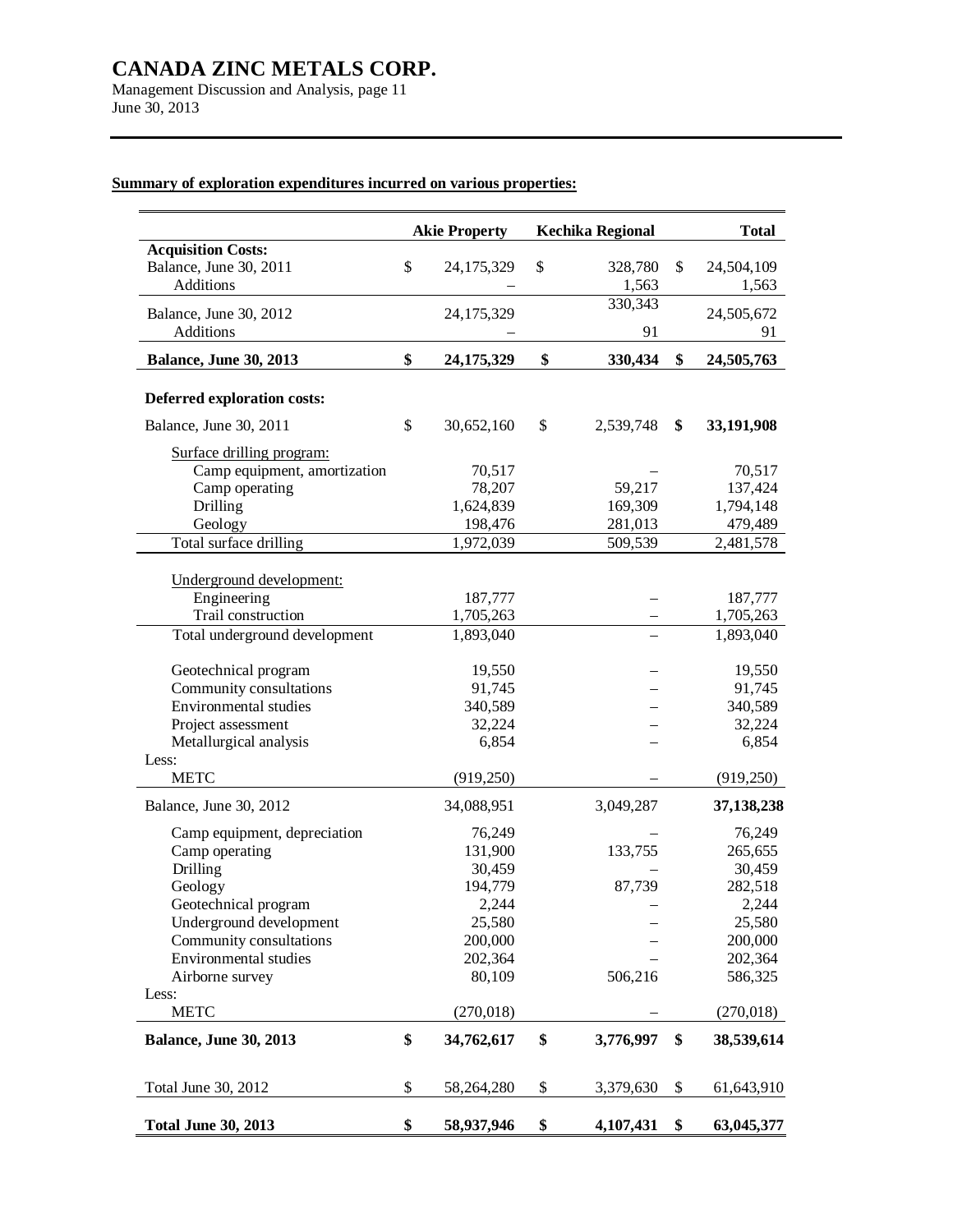Management Discussion and Analysis, page 12 June 30, 2013

#### **1.3 Selected Annual Information**

The following is a summary of certain financial information concerning the Company for each of the last three most recently completed financial years.

|                                                              |    |             |    | Years ended |     |             |
|--------------------------------------------------------------|----|-------------|----|-------------|-----|-------------|
|                                                              |    | 2013        |    | 2012        |     | 2011        |
|                                                              |    | (IFRS)      |    | (IFRS)      |     | (IFRS)      |
| Interest and other income                                    | \$ | 197,038     | \$ | 241,234     | S   | 249,033     |
| Net Loss                                                     | \$ | (1,861,866) | -S | (1,590,656) | \$  | (3,064,185) |
| Loss per share                                               |    | $(\$0.02)$  |    | (S0.01)     |     | (\$0.03)    |
| Total assets                                                 | \$ | 78,868,023  | S. | 78,271,595  | \$  | 81,527,157  |
| Total long term liabilities                                  | \$ | 1,761,000   | \$ | 1,466,000   | \$  | 1,413,000   |
| Cash dividends declared per<br>share for each class of share | S  | Nil         | S. | Nil         | \$. | Nil         |

### **1.4 Results of Operations**

The following is a discussion of the financial condition, changes in financial condition and results of operations of the Company for the years ended June 30, 2013 and 2012.

During the year ended June 30, 2013, the Company reported a loss before comprehensive loss of \$1,861,866 or \$0.02 per share compared to a loss before comprehensive loss of \$1,590,656 or \$0.01 per share in fiscal 2012, a increase in loss of \$271,210.

The table below details certain non-cash transactions that for the purposes of this discussion have been excluded from the reported net loss to produce an adjusted net loss that forms a better basis for comparing and assessing the Company's period-over-period operating results and requirements.

|                                                       |                   | Years ended June 30, |             |
|-------------------------------------------------------|-------------------|----------------------|-------------|
|                                                       | 2013              |                      | 2012        |
|                                                       | (IFRS)            |                      | (IFRS)      |
| Net comprehensive loss for the period                 |                   |                      |             |
| (per audited financial statements)                    | \$<br>(2,325,713) | \$                   | (1,312,334) |
| Adjustment for change in FMV of marketable securities | 463,847           |                      | (278, 322)  |
| Net loss before comprehensive loss                    | (1,861,866)       |                      | (1,590,656) |
| Deferred income tax expense (recovery)                | 233.993           |                      | (74,305)    |
| Net loss before income taxes                          | (1,627,873)       |                      | (1,664,961) |
| Depreciation                                          | 5,659             |                      | 5,386       |
| Share-based compensation expense                      | 15,968            |                      | 138,376     |
| Gain (loss) on sale of marketable securities          | 40,451            |                      | (72, 834)   |
| Gain on write-off of accounts payable                 |                   |                      | (114, 937)  |
| Loss on write-off of equipment                        |                   |                      | 675         |
| Adjusted net loss for the MD&A discussions $(1)$      | (1,565,795)       |                      | (1,708,295) |

(1) Adjusted net loss for the period is not a term recognized under IFRS.

#### Interest income

Total interest income for the year ended June 30, 2013 was \$197,038 compared to \$241,234 in the same period last year. The decrease in interest income was attributable to lower balances of short-term investments.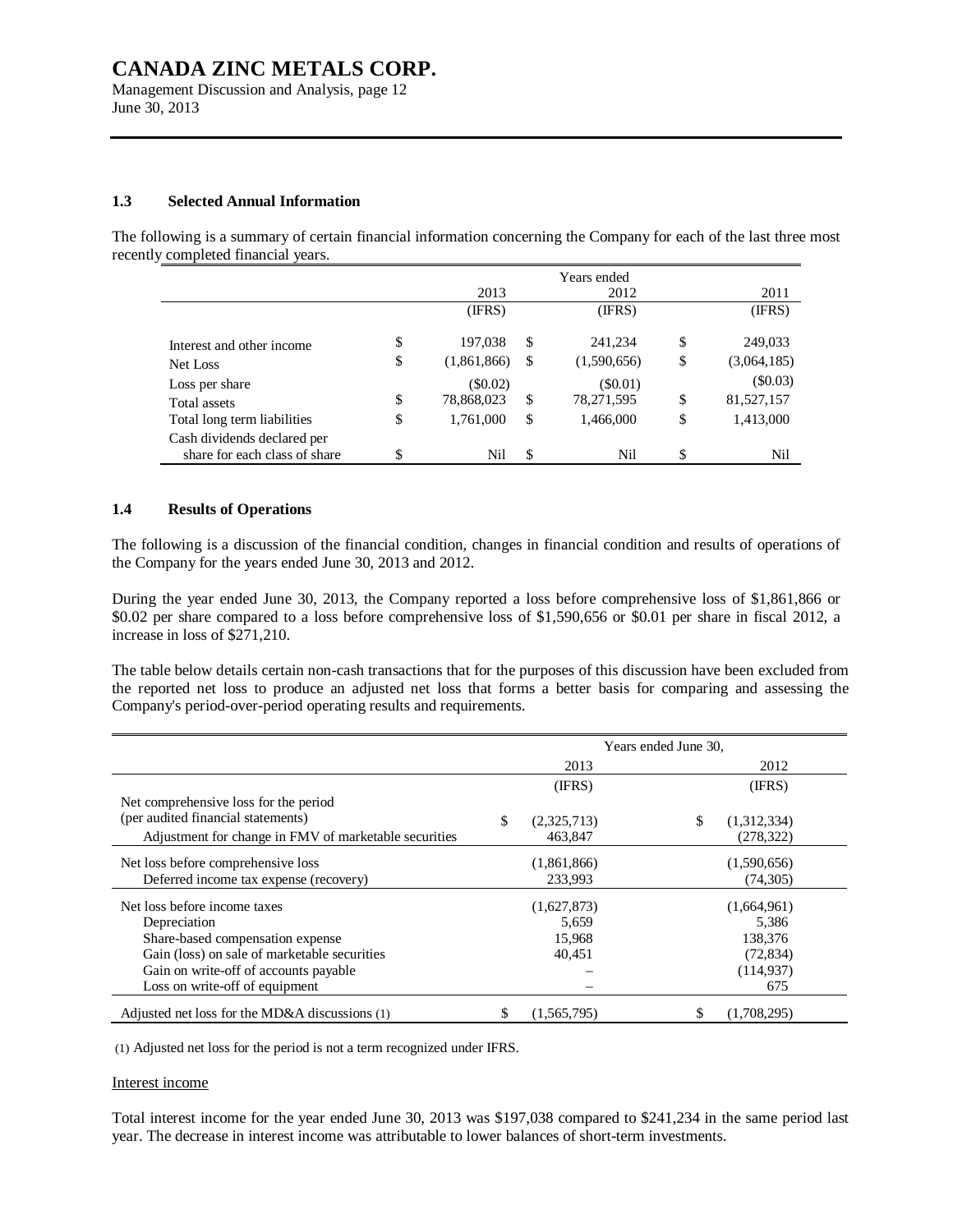Management Discussion and Analysis, page 13 June 30, 2013

#### General and administration expenses

Total general and administration expenses decreased by \$215,759 due to decreases in consulting fees of \$28,708, interest and bank charges of \$1,579, investor relations fees of \$87,200, office and administration of \$9,915, professional fees of \$21,401, regulatory fees of \$8,000, share-based compensation expense of \$122,408, transfer agent fees of \$452, travel and promotions of \$51,117 and wages and benefits of \$4,592, offset by increases in bonuses of \$60,500, depreciation expense of \$273, accrued flow-through taxes of \$58,718 and rent of \$122.

During the year ended June 30, 2013, the Company paid bonuses totaling \$63,000 (2012 - \$2,500) to companies controlled by directors and officers of the Company.

The decrease in consulting fees was due to decreased business development consulting and financial advisory services.

The decrease in investor relations fees was due to decreased investor relation activities in Europe.

The decrease in professional fees resulted from a decrease in accounting fees of \$11,520 as compared to fiscal 2012 when the Company incurred additional costs related to transition to IFRS and a decrease in legal fees of \$9,881 as there were less legal services provided during the year.

The decrease in travel and promotion expenses was primarily due to lower travel expenses incurred during the year. The higher travel expenses in fiscal 2012 resulted from the Company's senior management trip to China in December 2011 to meet with representatives of Tongling Nonferrous Metals Group Holdings Co. Ltd. ("Tongling") and Tongling's representatives' tour to Akie camp in June 2012. Tongling is the Company's largest investor, currently holding approximately a 34 per-cent equity position in the Company.

The Company recognizes compensation expense for all stock options granted, using the fair value based method of accounting and any cash paid on the exercise of stock options is added to the stated value of common shares. During the year ended June 30, 2013, the Company recorded share-based compensation expense of \$15,968 (2012 – \$138,376) on the vested portion of stock options granted to directors and officers of the Company. The recorded share-based compensation expense was significantly lower as there were no new stock options granted during the year.

#### **1.5 Summary of Quarterly Results**

The following is a summary of certain consolidated financial information concerning the Company for each of the last eight reported quarters:

| Quarter ended      | Interest Income |    | Net Loss before<br>comprehensive loss | Earnings (Loss) per<br>share |        |  |
|--------------------|-----------------|----|---------------------------------------|------------------------------|--------|--|
| June 30, 2013      | \$<br>53,446    | \$ | (661,091)                             | \$                           | (0.01) |  |
| March 31, 2013     | 48,894          |    | (423, 693)                            |                              | (0.01) |  |
| December 31, 2012  | 46.710          |    | (412, 584)                            |                              | (0.00) |  |
| September 30, 2012 | 47,988          |    | (364,498)                             |                              | (0.00) |  |
| June 30, 2012      | 54,178          |    | (531,016)                             |                              | (0.01) |  |
| March 31, 2012     | 46,972          |    | (281, 615)                            |                              | (0.00) |  |
| December 31, 2011  | 72,030          |    | (502, 784)                            |                              | (0.00) |  |
| September 30, 2011 | 68,054          |    | (275, 241)                            |                              | (0.00) |  |

The increase in loss for the quarter ended June 30, 2013 was primarily due to deferred income tax expense of \$233,993.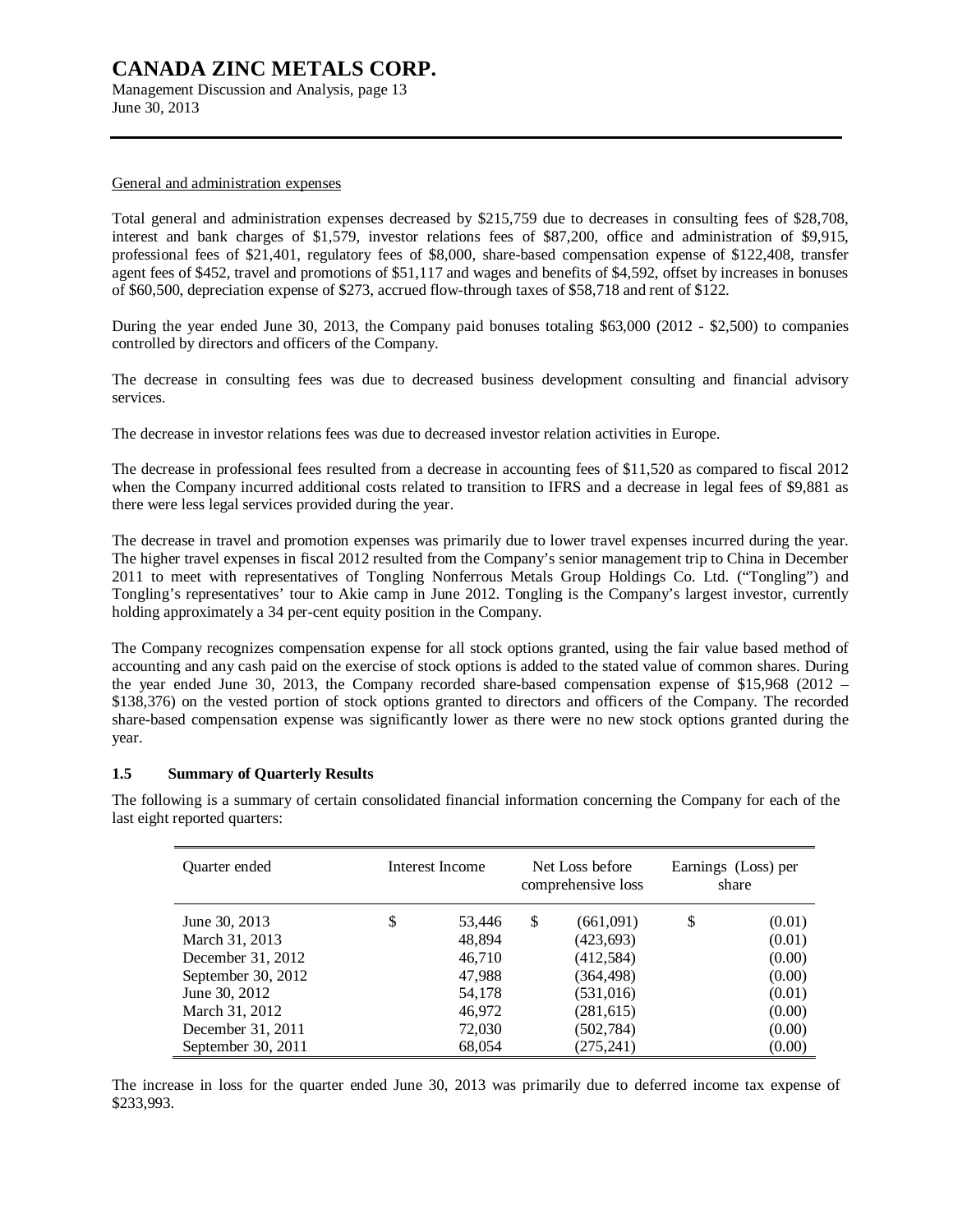Management Discussion and Analysis, page 14 June 30, 2013

The increase in loss for the quarter ended June 30, 2012 was due to a loss on non-recoverable exploration advances of \$93,072 and deferred income tax expense of \$53,000.

### **1.6/1.7 Liquidity and Capital Resources**

The Company reported working capital of \$14,625,726 at June 30, 2013 compared to working capital of \$15,607,005 at June 30, 2012, representing a decrease in working capital of \$981,279. The decrease in working capital was a result of exploration and evaluation and general administrative expenditures offset by proceeds from the flow-through financing of \$3,000,000 completed by the Company in November of 2012. Net cash decreased by \$876,995 from \$13,905,702 at June 30, 2012 to \$13,028,707 at June 30, 2013.

During the year ended June 30, 2013, the Company utilized its cash and cash equivalents as follows:

- (a ) \$1,440,827 was used in operating activities, consisting primarily of general and administrative expenditures and change in non-cash items;
- (b ) \$1,520,872 was used for exploration of mineral resource properties, \$142,505 was used for acquisition of equipment and camp upgrades including renovation of bridges leading to and allowing access to the Akie Property, \$19,844 was deposited as reclamation bonds in relation to the Akie and Kechika Regional exploration permits;
- (c ) \$456,662 was used for the purchase of marketable securities and \$127,334 was generated on the sale of marketable securities;
- (d ) \$348,198 was used for the purchase of 1,048,000 common shares of the Company at a weighted average price of \$0.33 per share under the Normal Course Issuer Bid ("NCIB"), which commenced on July 31, 2009 and was subsequently extended in August 2010, 2011, 2012 and 2013;
- (e ) \$2,863,650 was received from the flow-through private placement net of the finder's fee of \$120,000 and regulatory filing fees of \$16,350; and
- (f ) \$37,500 was received from exercise of 150,000 share options at a price of \$0.25.

The Company is engaging in a NCIB because it believes that the market price of its common shares at times does not properly reflect the underlying value of the Company. The purpose of the bid is to reduce dilution of the Company's shares and to enhance the potential future value of the common shares which remain outstanding, thus increasing long term shareholder value. Purchases connected with this bid will be conducted through Canaccord Genuity Corp.'s offices in Vancouver. The Company will pay the market price of the common shares at the time of acquisition and will not purchase more than 2% of the total issued and outstanding common shares within any 30 day period.

Current assets excluding cash as at June 30, 2013 include receivables of \$42,809, which consisted of HST recoverable of \$42,210, interest receivable on short-term investments of \$539 and other receivables of \$60, recoverable mineral exploration tax credits ("METC") of \$826,103, prepaid expenses of \$10,255 and marketable securities with a fair market value of \$1,078,980. Current assets excluding cash as at June 30, 2012 include receivables of \$123,368, which consisted of HST recoverable of \$79,955 and interest receivable on short-term investments of \$43,413, METC recoverable accrued for fiscal 2012 of \$556,085, prepaid expenses of \$9,800 and marketable securities with a fair market value of \$1,253,950.

The Company applied for the 20% BC METC and the enhanced tax credit of an additional 10% for Mountain Pine Beetle affected areas, on qualified mining exploration costs incurred by the Company. The Company filed the BC METC application for \$826,103 for its fiscal 2012 which is pending assessment by Canada Revenue Agency.

Current liabilities as at June 30, 2013 consisted of trade payables and accrued liabilities of \$342,818, amounts due to related parties of \$18,310 and flow-through premium liability recorded in connection with the November 2012 private placement of \$276,493. The flow-through premium liability does not represent a cash liability to the Company and will be fully amortized to the statement operations and comprehensive loss once the Company incurs \$3,000,000 in exploration expenditures qualifying for the flow-through program. Current liabilities as at June 30, 2012 consisted of trade payables and accrued liabilities of \$235,085 and amounts due to related parties of \$6,815.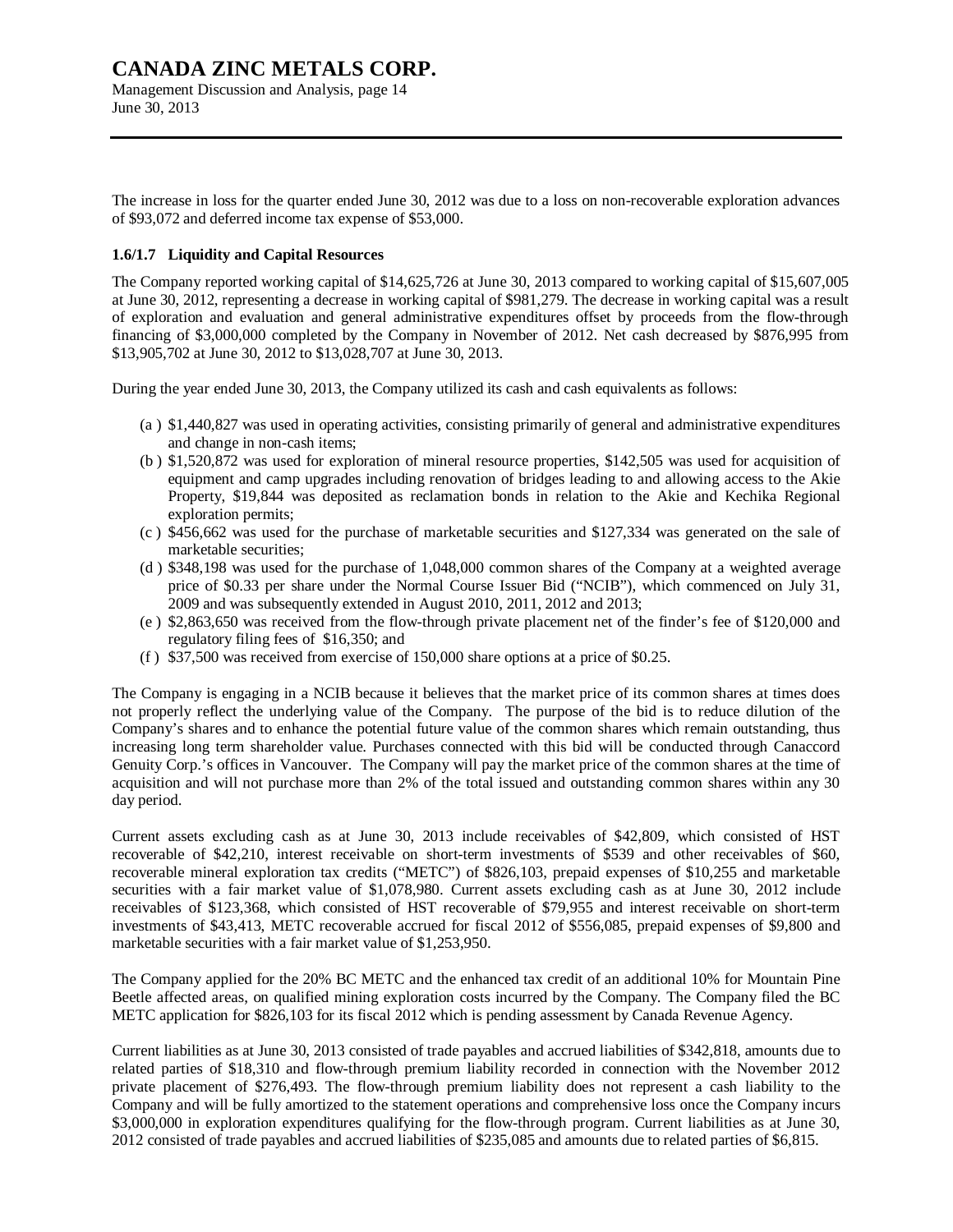Management Discussion and Analysis, page 15 June 30, 2013

The other sources of funds potentially available to the Company are through the exercise of outstanding stock options and share purchase warrants. See Item 1.15 – Other Requirements – Summary of Outstanding Share Data. There can be no assurance, whatsoever, that any or all of these outstanding exercisable securities will be exercised.

The Company has and may continue to have capital requirements in excess of its currently available resources. In the event the Company's plans change, its assumptions change or prove inaccurate, or its capital resources in addition to projected cash flow, if any, prove to be insufficient to fund its future operations, the Company may be required to seek additional financing. Although the Company has been successful in raising the above funds, there can be no assurance that the Company will have sufficient financing to meet its future capital requirements or that additional financing will be available on terms acceptable to the Company in the future.

The Company's overall success will be affected by its current or future business activities. The Company is currently in the process of acquiring and exploring its interests in resource properties and has not yet determined whether these properties contain mineral deposits that are economically recoverable. The continued operations of the Company and the recoverability of expenditures incurred in these resource properties are dependent upon the existence of economically recoverable reserves, securing and maintaining title and beneficial interest in the properties, obtaining necessary financing to explore and develop the properties, and upon future profitable production or proceeds from disposition of the resource properties.

The Company is exposed in varying degrees to a variety of financial instrument related risks.

#### *Credit Risk*

Credit risk is the risk that one party to a financial instrument will fail to discharge an obligation and cause the other party to incur a financial loss. The Company's primary exposure to credit risk is on its bank deposits of \$13,028,707. The Company's bank deposits are held with a major bank in Canada that is a high credit quality financial institution as determined by rating agencies.

The Company's secondary exposure to credit risk is on its receivables. This risk is minimal as receivables consist primarily of refundable government sales taxes, mining exploration tax credits and interest accrued on GIC investments.

#### *Liquidity Risk*

Liquidity risk arises through the excess of financial obligations over available financial assets due at any point in time. The Company's objective in managing liquidity risk is to maintain sufficient readily available reserves in order to meet its liquidity requirements at any point in time. The Company achieves this by maintaining sufficient cash and cash equivalents. As at June 30, 2013, the Company was holding a total of \$13,028,707 in cash and cash equivalents and \$1,078,980 in available for sale marketable securities to settle its current cash liabilities of \$361,128. Management believes it has sufficient funds to meet its current obligations as they become due and to fund exploration projects and administrative costs.

#### *Market risk*

Market risk is the risk of loss that may arise from changes in market factors such as interest rates, foreign exchange rates, and commodity and equity prices. These fluctuations may be significant and the Company, as all other companies in its industry, has exposure to these risks.

#### *Interest Rate Risk*

The Company is exposed to interest rate risk as its bank accounts earn interest income at a variable rate of approximately 1.5%.

#### *Currency Risk*

The Company operates in Canada and is therefore not exposed to significant foreign exchange risk arising from transactions denominated in a foreign currency.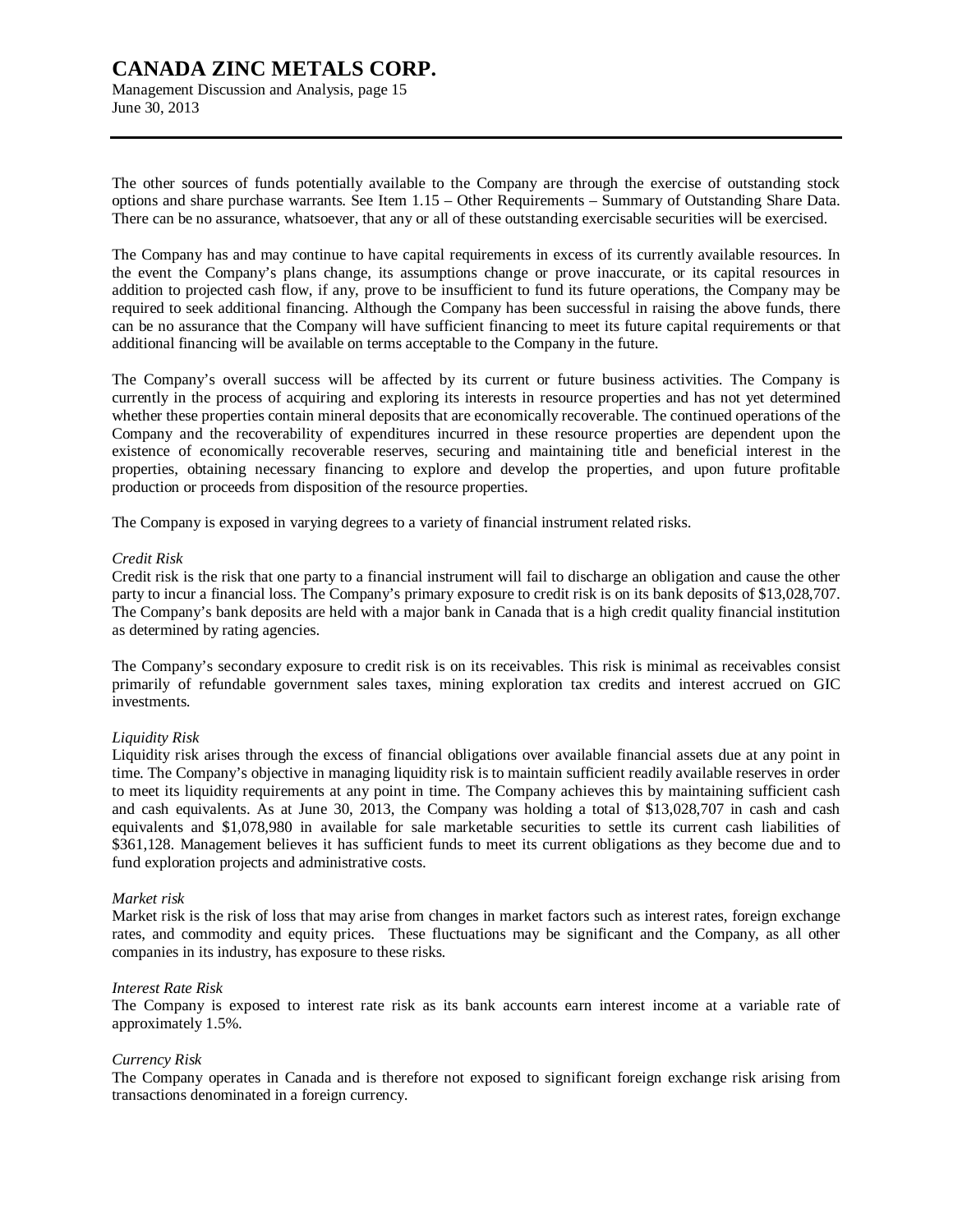Management Discussion and Analysis, page 16 June 30, 2013

### *Price risk*

The Company is exposed to price risk with respect to commodity and equity prices. Equity price risk is defined as the potential adverse impact on the Company's earnings due to movements in individual equity prices or general movements in the level of the stock market. Commodity price risk is defined as the potential adverse impact on earnings and economic value due to commodity price movements and volatilities. The Company closely monitors certain commodity prices, individual equity movements, and the stock market to determine the appropriate course of action to be taken by the Company.

The Company also maintains investments in certain marketable securities. There can be no assurance that the Company can exit these positions if required, resulting in proceeds approximating the carrying value of these securities.

#### **1.8 Off-Balance Sheet Arrangements**

The Company does not utilize off-balance sheet arrangements.

### **1.9 Transactions with Related Parties**

The remuneration of directors and other key management personnel during the years ended June 30, 2013 and 2012 were as follows:

|                                         | 2013    | 2012    |
|-----------------------------------------|---------|---------|
| Bonuses (ii)                            | 63,000  | 2,500   |
| Consulting fees (iii)                   | 15,000  | 15,000  |
| Directors fees (iv)                     | 50,000  | 50,000  |
| Exploration and evaluation expenditures |         |         |
| $(gedogical consulting)$ (v)            | 140,016 | 138,348 |
| Management and administration (i)       | 354,000 | 354,000 |
| Share-based payments (vi)               | 12,603  | 93,941  |
| Total                                   | 634.619 | 653.789 |

(i) On May 1, 2007, the Company entered into a management and administrative agreement with Varshney Capital Corp. ("VCC"), a company with two common directors, whereby the Company agreed to pay management and administrative fees of \$12,500 and \$5,000 per month, respectively. Effective July 1, 2011, the agreement was amended to increase the monthly management fee to \$24,500.

> During the year ended June 30, 2013, the Company paid or accrued \$294,000 (2012 – \$294,000) for management fees and \$60,000 (2012 – \$60,000) for administrative fees to VCC.

- (ii) the Company paid bonuses totaling \$63,000 (2012 \$2,500) to companies controlled by directors and officers of the Company.
- (iii) the Company paid or accrued \$15,000 (2012 \$15,000) for consulting fees to a company controlled by a director;
- (iv) the Company paid or accrued \$50,000 (2012 \$50,000) in directors fees to five directors of the Company;
- (v) the Company paid or accrued exploration and evaluation costs of \$140,016 (2012 \$138,348) to a company owned by an officer of the Company.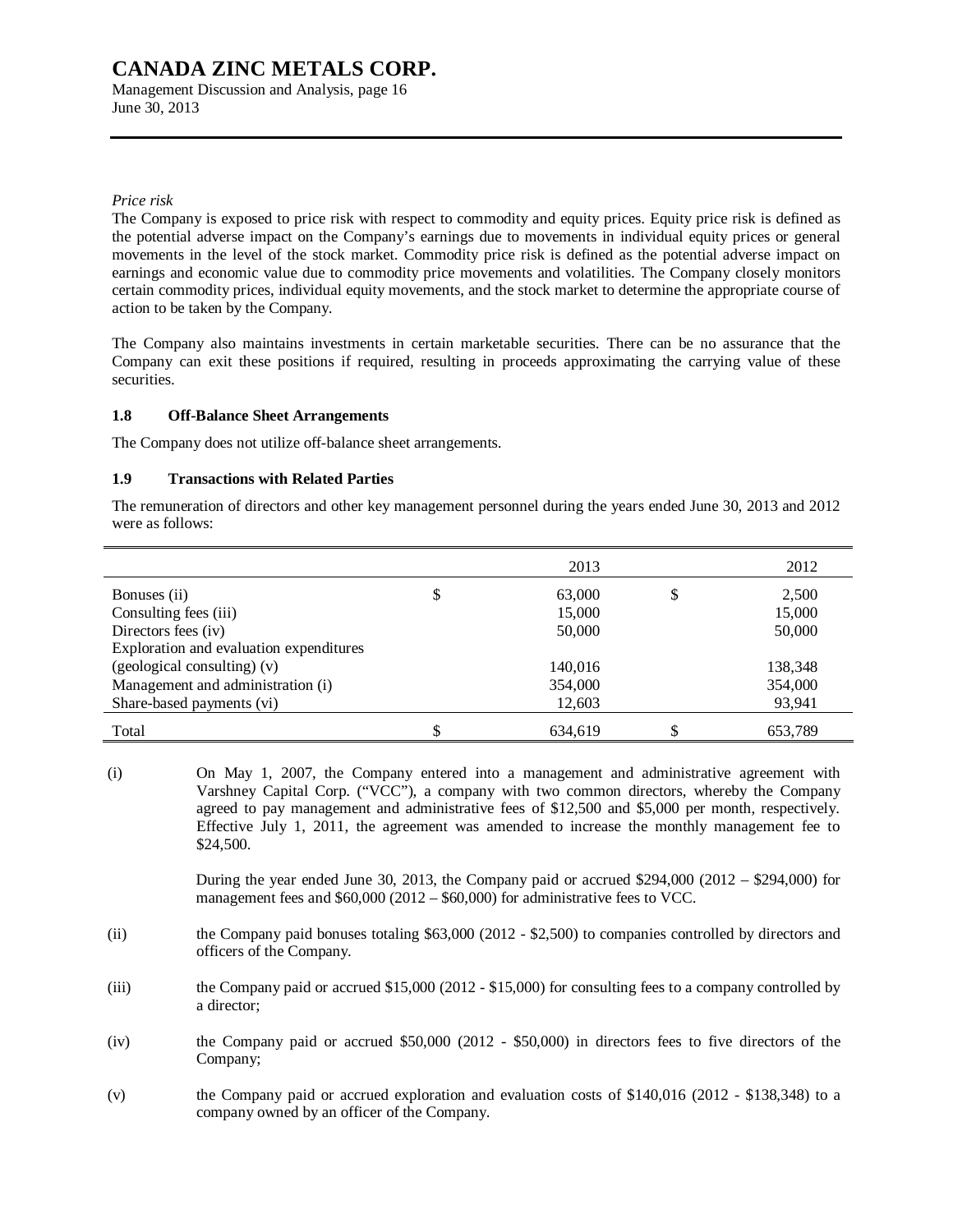Management Discussion and Analysis, page 17 June 30, 2013

(vi) Share-based payments are the fair value of options that have been granted to directors and executive officers and the related compensation expense recognized over the vesting period.

As at June 30, 2013, \$18,310 (2012 - \$6,815) was due to directors and officers of the Company for consulting fees and reimbursement of business expenses. The amounts were repaid subsequent to June 30, 2013.

### **1.10 Fourth Quarter and Subsequent Events**

*Fourth quarter ended June 30, 2013* 

During the three months ended June 2013, the Company received multi-year exploration permits from the British Columbia Ministry of Energy, Mines and Natural Gas for the Yuen property and the North Kechika regional properties and date extensions for its existing multi-year permits for the Akie, Pie and Mt. Alcock properties. The Company has also received approval for the construction of a temporary exploration camp on the Mt. Alcock property. The camp will increase logistical efficiencies and service exploration efforts to the northwest between Mt. Alcock and North Kechika.

In April 2013, the Company negotiated a special interest rate of 1.5% on its treasury with its main financial institution and consolidated all its cash accounts.

In June 2013, the Company commenced its 2013 exploration program that included diamond drilling planned for the Akie property and an expansion of the 2012 airborne VTEM survey.

During the three months ended June 30, 2013, the Company incurred a loss before comprehensive loss of \$661,091 (2012 – \$531,016). The increase in loss during the quarter was primarily a result of deferred income tax expense of \$233,993 (2012 - \$74,305).

Other significant trends and accounts during the quarter ended June 30, 2013 included the following:

- the flow-through Part XII.6 tax of \$58,718 (2012- \$Nil) accrued as a result of the "look-back" renunciation of the November 2012 private placement's subscription amounts to the flow-through shareholders;
- professional fees of \$45,677 (2012 \$57,306) including legal costs related to 2013 AGM and audit fees for fiscal 2013;
- travel and promotion costs of \$73,270 (2011 \$113,763) incurred by directors attending trade conferences and promotional events; and
- exploration expenditures of \$481,775 including costs related to 2013 VTEM survey of \$313,155.

#### *Subsequent events*

On September 6, 2013, the Company entered into an option agreement with Teck that that would see Teck acquire up to a 70% interest in the Company's Pie, Cirque East and Yuen properties (collectively the "Property"), three of the 10 regional properties that make up the Kechika Regional Project.

The Agreement outlines two options (the "Options") that are subject to certain expenditure requirements as outlined below:

- Under the first Option, Teck can earn an undivided 51% interest in and to the Property by incurring a cumulative aggregate of \$3,500,000 in exploration expenditures on the Property on or before September 30, 2017, with \$500,000 in exploration expenditures to be completed on or before September 30, 2014 and \$1,500,000 in cumulative exploration expenditures to be completed on or before September 30, 2017.
- Under the second Option, Teck may elect to acquire an additional 19% interest in the Property, for a total of 70%, by incurring an additional \$5,000,000 in exploration expenditures (for a total aggregate of \$8,500,000 in exploration expenditures) on the Property on or before September 30, 2019.

Subject to one or more of the Options being exercised, Teck and the Company will form a Joint Venture to continue with exploration and, if warranted, development of the Property. Thereafter each party will fund its prorated share of exploration expenditures on the Property or incur dilution. If a party's Joint Venture interest is reduced below 10% then that party's interest will be converted to a 5% Net Profits Royalty interest in the Property.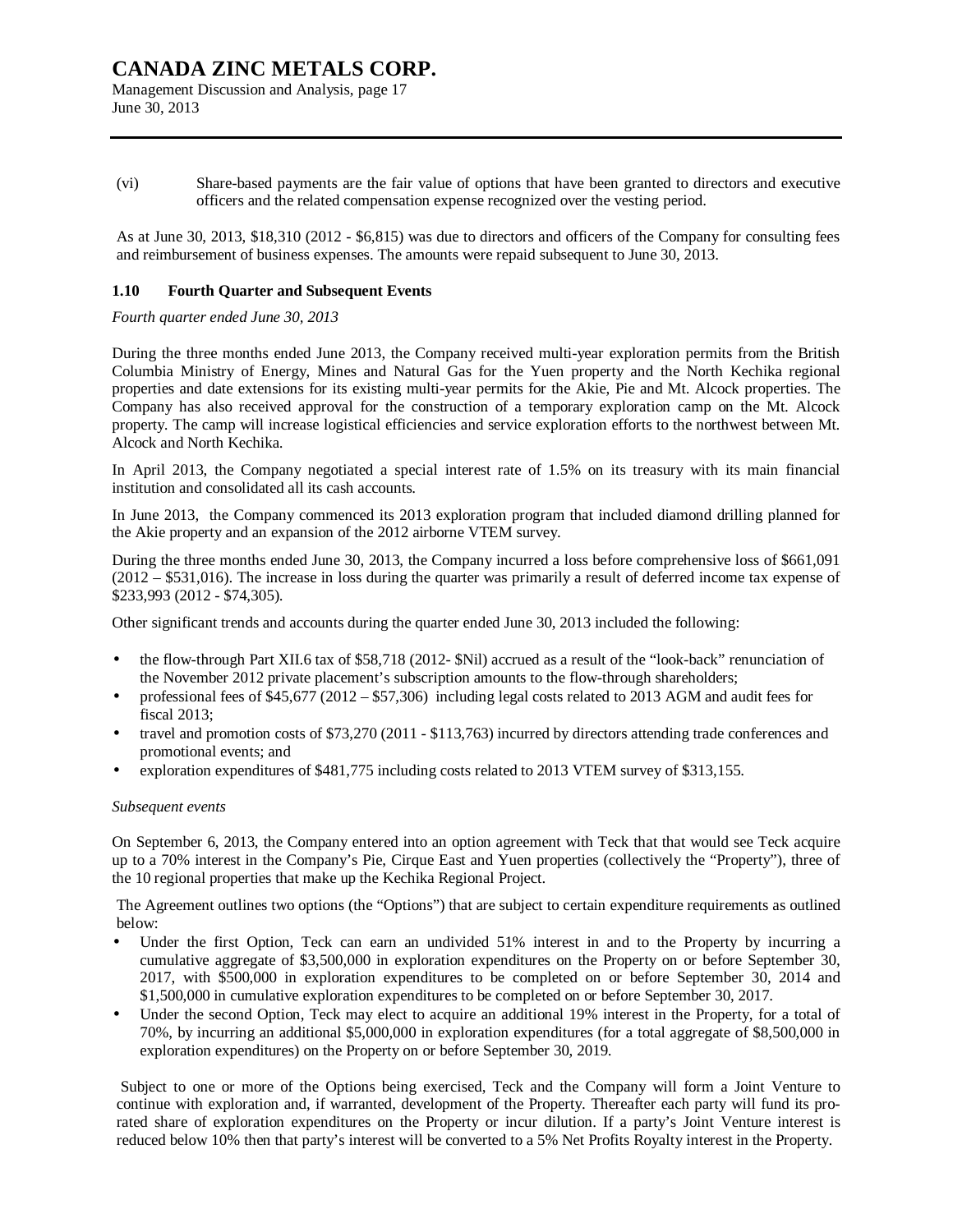Management Discussion and Analysis, page 18 June 30, 2013

In conjunction with the Agreement, the Company completed a private placement with Teck for 1,250,000 units of the Company at a price of \$0.40 per unit, resulting in a total subscription of \$500,000. Each unit consists of one common share and one share purchase warrant that will entitle Teck to purchase one additional common share of the Company within 24 months at a price of \$0.40 per share. The securities issued under the private placement are subject to resale restrictions expiring on January 17, 2014.

### **1.11 Proposed Transactions**

The proposed transaction with Teck is subject to TSXV approval.

# **1.12 Critical Accounting Estimates**

Not applicable to Venture Issuers.

# **1.13 Changes in Accounting Policies including Initial Adoption**

The financial information presented in this MD&A has been prepared in accordance with International Financial Reporting Standards. Our significant accounting policies are set out in Note 2 of the audited consolidated financial statements of the Company, as at and for the year ended June 30, 2013.

# **1.14 Financial Instruments and Other Instruments**

The Company's financial instruments as at June 30, 2013 are as follows:

|                                                                                                      | Loans & receivables |                | Available for<br>sale |     | Fair Value<br>through Profit<br>or Loss<br>("FVTPL") |      | Other financial<br>liabilities |
|------------------------------------------------------------------------------------------------------|---------------------|----------------|-----------------------|-----|------------------------------------------------------|------|--------------------------------|
| <b>Financial assets</b>                                                                              |                     |                |                       |     |                                                      |      |                                |
| Cash and cash equivalents<br>Interest receivable<br>Marketable securities<br><b>METC Recoverable</b> | \$                  | 599<br>826,103 | \$<br>1,078,980       | \$  | 13,028,707                                           | - \$ |                                |
| <b>Financial liabilities</b><br>Trade payables<br>Due to related parties                             |                     |                |                       |     |                                                      |      | 342,818<br>18,310              |
|                                                                                                      | \$                  | 826,702        | \$<br>1,078,980       | \$. | 13,028,707                                           | \$   | 361,128                        |

Unless otherwise disclosed their carrying values approximate their fair values due to the short term nature of these instruments. Please also see Note 2 of the audited consolidated financial statements of the Company for the years ended June 30, 2013 and 2012.